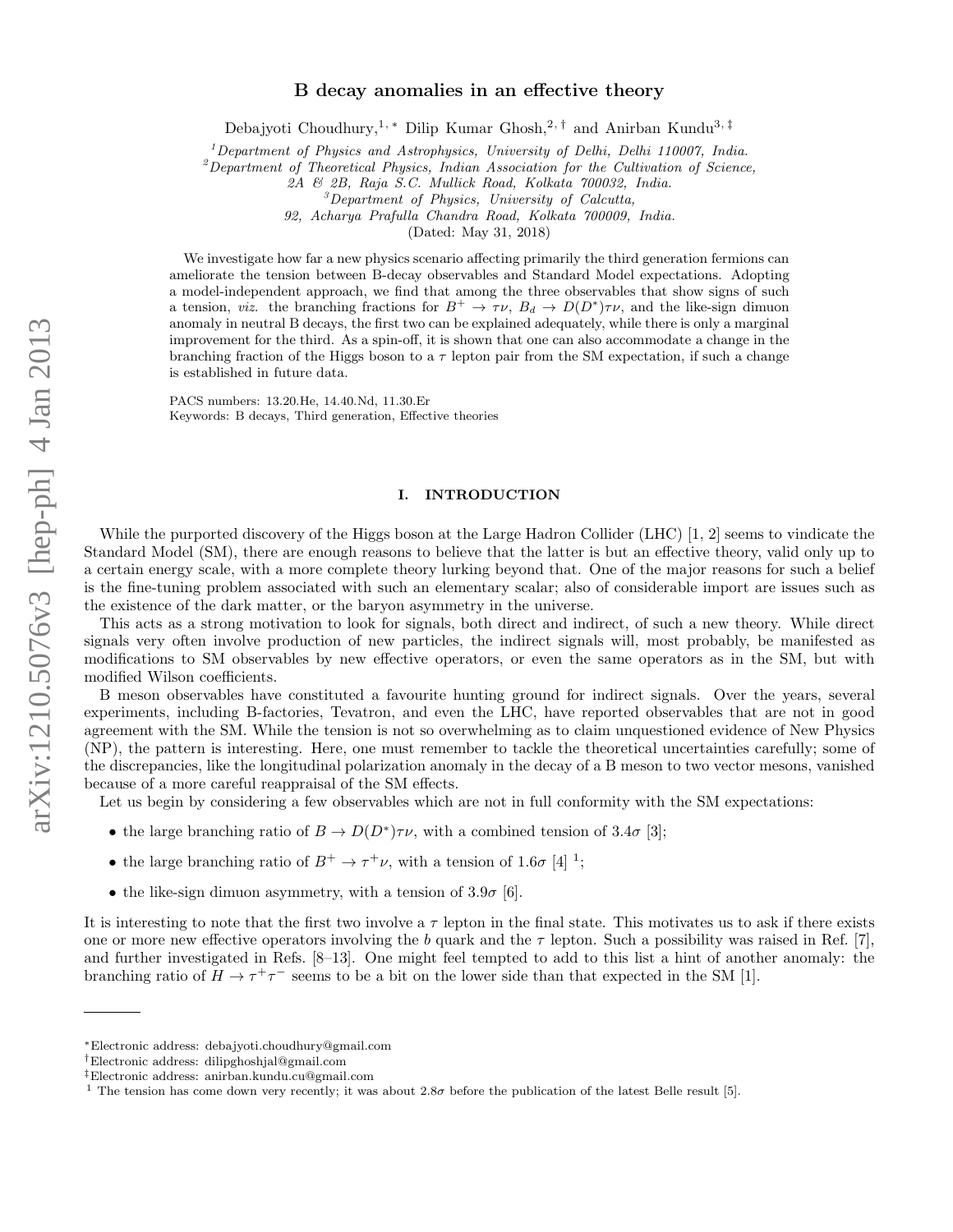2

The lowest dimensional operators of interest can, generically, be expressed as  $(\overline{b}\Gamma_A s)(\overline{\tau}\Gamma_B \tau)$  where  $\Gamma_{A,B}$  are appropriate combinations of the Dirac matrices. As shown in Ref. [9], this four-fermion operator is relatively unconstrained. This leads to a new contribution to the  $B_s-\overline{B}_s$  mixing amplitude, with a nonzero absorptive part: cutting the intermediate  $\tau$  propagators can yield an on-shell  $\tau$ -pair. Thus, one has a new contribution to  $\Delta\Gamma_s$ , the difference in the widths of the two  $B_s$  mass eigenstates, which, in turn, ameliorates the apparent discrepancy in the like-sign dimuon asymmetry. However, the strength of any such operator is ultimately constrained by the mass difference  $\Delta M_s$ of the  $B_s$  mass eigenstates.

Considering the fact that there is hardly any tension in the data involving electrons or muons in the final state (except the dimuon anomaly, to which we will come shortly), one might feel tempted to invoke one or more effective operators involving only third generation quarks and leptons. While such an effective operator based study was undertaken in Refs. [10, 13], the constraints on  $\Delta M_s$  were not correlated with those coming from the decay width difference  $\Delta\Gamma_s$ ; they were assumed to be independent numbers. The authors of Ref. [11] discussed the effectiveness of  $\Delta M_s$  as a possible constraint on the parameter space.

In this paper, we adopt a different approach. To begin with, we posit a single effective operator involving a third-generation quark current and a third-generation lepton current. As it involves only third-generation fields, the constraints on the Lorentz structure for the same, or on the magnitude of the corresponding Wilson coefficient is relatively weak. For example, just restricting the new couplings to the perturbative regime ensures that  $\Upsilon(1S) \to \tau^+\tau^$ does not receive a significant contribution over and above the SM amplitude, which is electromagnetic in nature. We will, however, not venture to discuss any particular models that might predict such an interaction, and adopt, instead, a bottom-up approach.

A theory of flavour would, generically, dictate that such an operator would be written in the weak basis. On the breaking of the electroweak symmetry, the quark fields would need to be rotated to the mass basis. This leads to a plethora of new operators, related to the original through the Cabibbo-Kobayashi-Maskawa (CKM) matrix elements. Included, amongst others, are those leading to  $b \to s\tau^+\tau^-$  and  $b \to s\nu\overline{\nu}$  (the lepton fields are not rotated, so we will always write  $\nu$  for  $\nu_{\tau}$ ). We will see that, even with a moderate NP scale ∼ 1 TeV, the constraints from  $\Delta M_s$ are so strong for vector and axial-vector  $(\{V, A\})$  operators that the effects on  $\Delta\Gamma_s$  and  $B_s \to \tau^+\tau^-$  are bound to be unobservably small. Thus, the explanation of the dimuon anomaly must lie elsewhere, while this scheme can successfully explain the charged-current decays. The outlook is better if the effective operators are of scalar and pseudoscalar  $(\{S, P\})$  variety. Indeed, such a scenario predicts a rather strong enhancement of the branching fraction of  $B_c \to \tau \nu$  over its SM prediction. As for the tensor current operators, the corresponding Wilson coefficients are severely constrained [11] from radiative decays like  $b \to s\gamma$ , and so we will not consider them any further.

The rest of the paper is arranged as follows. In the next section, we will briefly go through the existing data. In Section III, we will discuss the new operators; first, the  $\{S, P\}$  type, and then the  $\{V, A\}$  type. In Section IV, we show how these operators may help in bringing down the tension with the SM. We summarize and conclude in Section V.

#### II. EXISTING CONSTRAINTS

# **A.**  $B \to D(D^*)\tau\nu$

The importance of studying the  $B \to D(D^*)\tau\nu$  modes for a possible signal of new physics has already been pointed out in the literature [14]. The BaBar Collaboration [3] measured the branching fractions for these two modes, and they are above the SM predictions. They are also not consistent with a type II two-Higgs doublet model (such as the minimal supersymmetric extension of the SM). The implications of the data as a possible hint of physics beyond the SM have been studied in [12].

It is particularly useful to consider the ratios  $R(D)$  and  $R(D^*)$ , defined as

$$
R(D^{(*)}) = \frac{\text{Br}(B \to D^{(*)}\tau\nu)}{\text{Br}(B \to D^{(*)}\ell\nu)}\tag{1}
$$

as these are largely free of the uncertainties—e.g., those in the form factors—that exclusive modes are often prey to. The SM predictions are

$$
R(D) = 0.297 \pm 0.017, \qquad R(D^*) = 0.252 \pm 0.003, \qquad (2)
$$

while the BaBar Collaboration quotes [3]

$$
R(D) = 0.440 \pm 0.058 \pm 0.042 , \qquad R(D^*) = 0.332 \pm 0.024 \pm 0.018 . \tag{3}
$$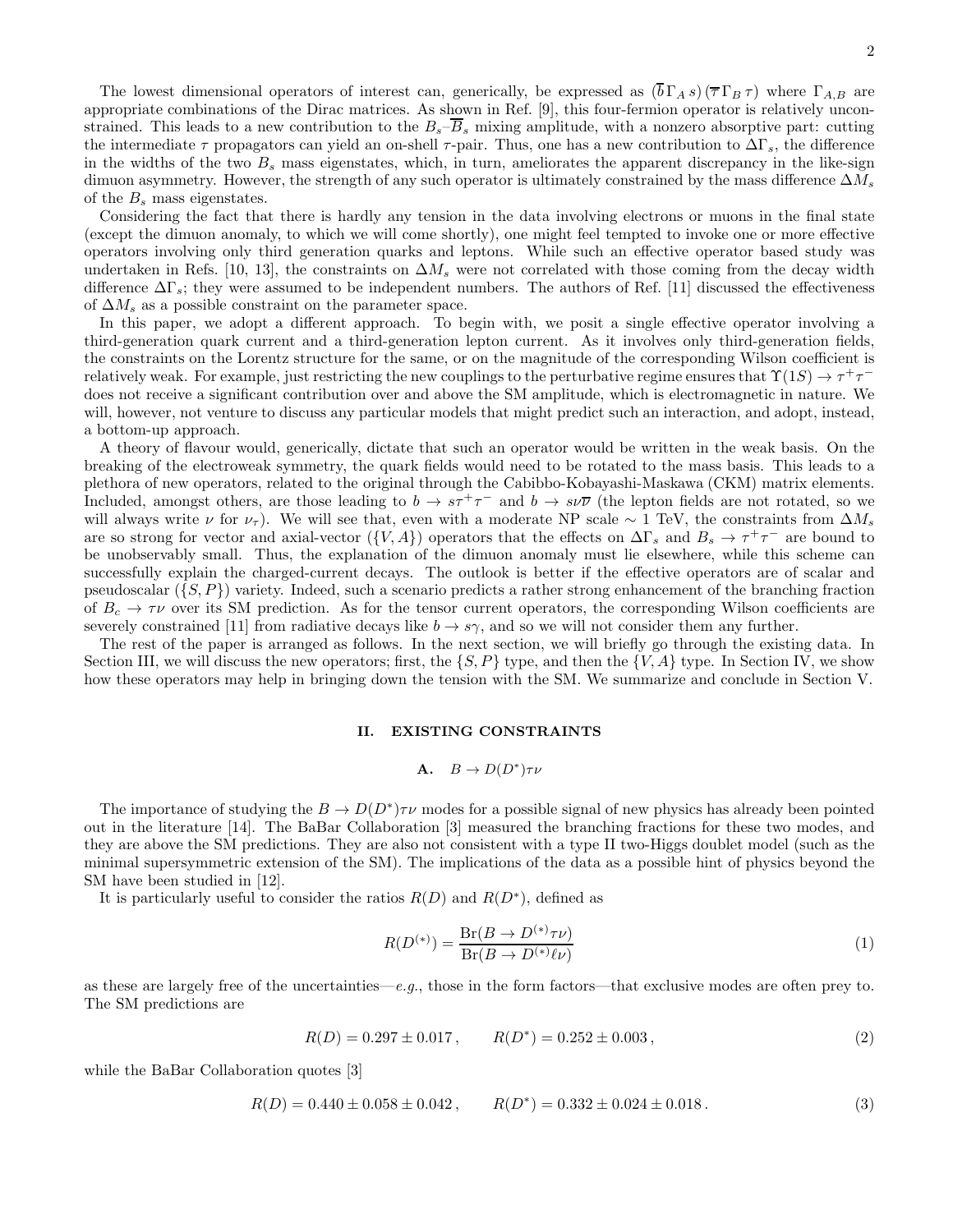It should be noted that a recent calculation [16] in unquenched lattice QCD gives, in the SM,  $R(D) = 0.316 \pm 0.012 \pm 0.012$ 0.007. This is consistent with the earlier SM prediction, but cannot explain the tension with the data<sup>2</sup>.

Using Eqs. (2) and (3), and adding all errors in quadrature, we get

$$
\frac{R(D)_{exp}}{R(D)_{SM}} = 1.481 \times (1 \pm 0.173), \quad \frac{R(D^*)_{exp}}{R(D^*)_{SM}} = 1.317 \times (1 \pm 0.091). \tag{4}
$$

**B.** 
$$
B \rightarrow \tau \nu
$$
 and  $B_c \rightarrow \tau \nu$ 

The partial decay width  $B \to \tau \nu$ , in the SM, is given by

$$
\Gamma(B \to \tau \nu) = \frac{1}{8\pi} G_F^2 |V_{ub}|^2 f_B^2 m_\tau^2 m_B \left(1 - \frac{m_\tau^2}{m_B^2}\right)^2.
$$
\n(5)

The world average is [4]

$$
Br(B \to \tau \nu) = (11.5 \pm 2.3) \times 10^{-5},\tag{6}
$$

while the theoretical prediction is

$$
Br(B \to \tau \nu)_{\rm SM} = (7.57^{+0.98}_{-0.61}) \times 10^{-5},\tag{7}
$$

which gives a tension at the level of  $1.6\sigma$  [4]. The theoretical uncertainty comes from those in the decay constant  $f_B$  and the CKM matrix element  $V_{ub}$ . While the discrepancy has eased considerably, from 2.8 $\sigma$  to 1.6 $\sigma$ , after the publication of the new Belle result [5], there is still a non-negligible tension between the value of  $|V_{ub}|$  determined from this decay, and that determined indirectly from the sides of the unitarity triangle, or an average of direct inclusive  $(B \to X_u \ell \nu)$  and exclusive  $(B \to \pi \ell \nu)$  measurements.

The discrepancy has led to several attempts in the literature to explain this as a possible NP signal. However, the explanations based on the existence of only a charged Higgs boson of type-II are ruled out at 95% confidence limit from the combined analysis of processes like  $b \to s\gamma$ ,  $Z \to b\overline{b}$ ,  $B^0 - \overline{B}{}^0$  mixing [17]; the goodness-of-fit is hardly better than the fit with the SM alone. Models like R-parity violating supersymmetry fare much better and give a satisfactory explanation of the excess [18]. Note that all those analyses were performed using the pre-2012 data.

A similar expression as in Eq. (5) holds for  $B_c \to \tau \nu$ . For numerical evaluation, one might use

$$
f_{B_c} = (395 \pm 15) \text{ MeV}, \quad \tau_{B_c} = 0.458 \pm 0.030 \text{ ps}. \tag{8}
$$

# C.  $B_s - \overline{B}_s$  mixing:  $\Delta M_s$ ,  $\Delta \Gamma_s$ ,  $\beta_s$  and  $\phi_s$

While there are no apparent tensions in this sector at present, the data, as we will soon see, acts as a very tight constraint on NP operators. The mass splitting between two  $B_s$  mass eigenstates,  $\Delta M_s \approx 2|M_{12s}|$ , is extremely well-measured [19], namely

$$
\Delta M_s = 17.719 \pm 0.043 \text{ ps}^{-1} \,. \tag{9}
$$

This agrees very well with the SM expectation [20], viz.

$$
\Delta M_s \text{ (SM)} = (17.3 \pm 2.6) \text{ ps}^{-1},\tag{10}
$$

and acts as a very tight constraint on NP models. There are two relevant phases in the  $B_s-\overline{B}_s$  system. The first one, the mixing phase, is defined as

$$
\beta_s = \arg\left(-\frac{V_{cb}V_{cs}^*}{V_{tb}V_{ts}^*}\right),\tag{11}
$$

 $2$  The Belle collaboration measurements [15] viz.

$$
R(D) = 0.70^{+0.19+0.11}_{-0.18-0.09}, \qquad R(D^*) = 0.47^{+0.11+0.06}_{-0.10-0.07}.
$$

while being even further away from the SM expectations, nonetheless are consistent with these as well as the BaBar results. This agreement, though, is but a consequence of the large error margins.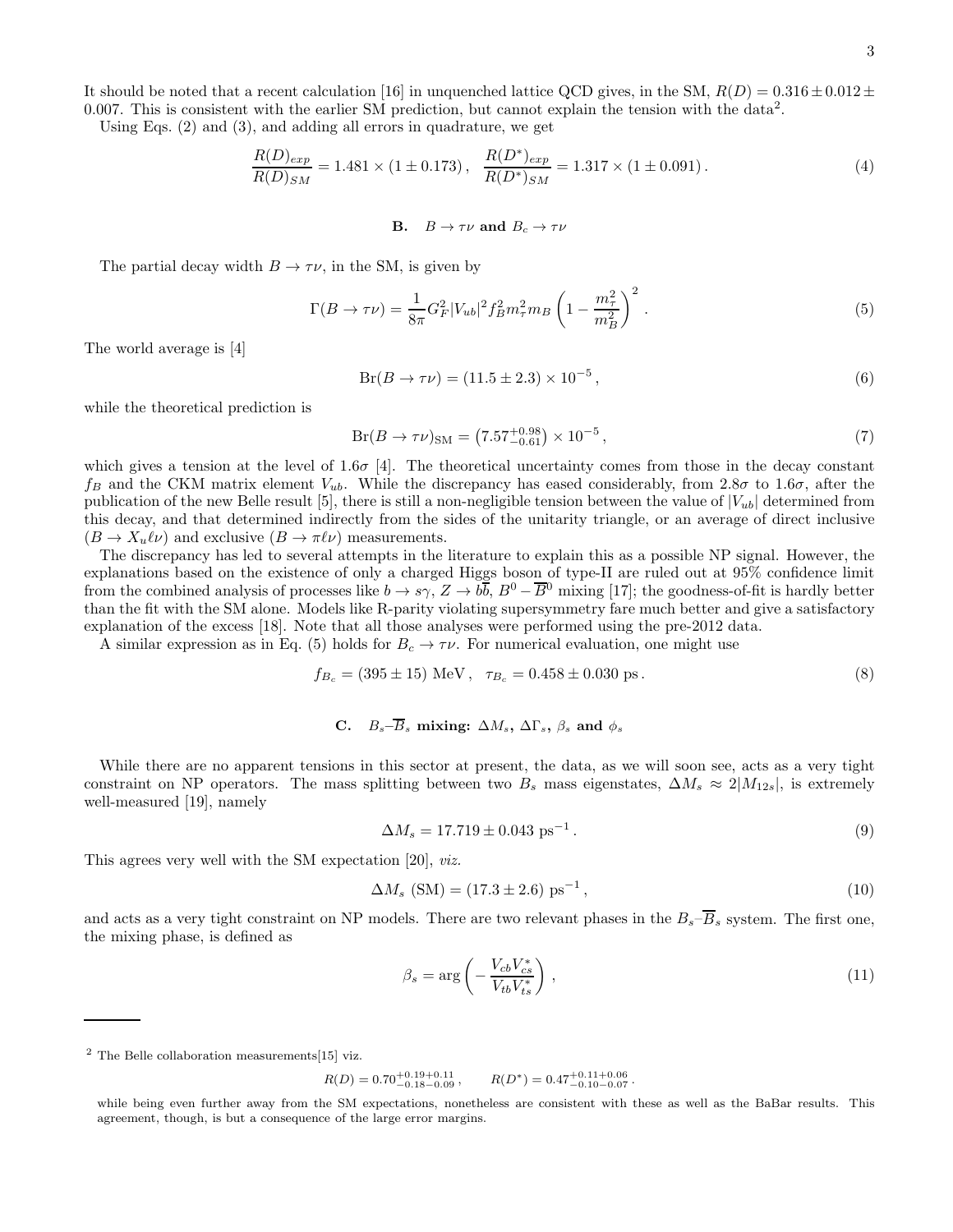while the second one, responsible for semileptonic asymmetries, is given by

$$
\phi_s = \arg\left(-\frac{M_{12s}}{\Gamma_{12s}}\right). \tag{12}
$$

The SM predictions [19] are

$$
\phi_s = 0.0041 \pm 0.0007 \,, \ -2\beta_s = -0.038 \pm 0.002 \,. \tag{13}
$$

The experimental numbers are

$$
-2\beta_s = -0.040^{+0.090}_{-0.085} \tag{14}
$$

from direct determination, and

$$
-2\beta_s = -0.0363^{+0.0016}_{-0.0015} \tag{15}
$$

from an indirect global fit [19]. We will use the former number.

Note that  $B_s$  lifetime is rather ill-defined, as the two mass eigenstates have a significant lifetime difference, namely

$$
\tau_{B_{sL}} = 1.408 \pm 0.017 \text{ ps}, \qquad \tau_{B_{sH}} = 1.626 \pm 0.023 \text{ ps}. \tag{16}
$$

Averaging over the two, we have

$$
\tau_{B_s}(\text{average}) = \frac{2}{\Gamma_L + \Gamma_H} = 1.509 \pm 0.012 \text{ ps},\tag{17}
$$

which should be compared with  $\tau_{B_d} = 1.519 \pm 0.007$  ps. Thus,

$$
\frac{\tau_{B_s}}{\tau_{B_d}} = 0.993 \pm 0.009 , \qquad (18)
$$

while the SM expectation for this ratio lies between 0.99 and 1.01 [19].

The width difference  $\Delta\Gamma_s$  is given by

$$
\Delta\Gamma_s = 2\left|\Gamma_{12s}\right|\cos(\phi_s). \tag{19}
$$

While the SM predicts  $\Delta\Gamma_s > 0$ , there was a sign ambiguity earlier in its determination. Recently LHCb, from the decay  $B_s \to J/\psi K^+K^-$ , found  $\Delta\Gamma_s > 0$  with a 4.7 $\sigma$  confidence level [21]. The experimental number, an average over various measurements [19],

$$
\Delta\Gamma_s = 0.095 \pm 0.014 \text{ ps}^{-1} \tag{20}
$$

is to be compared with the SM prediction [20]

$$
\Delta\Gamma_s \text{ (SM)} = 0.087 \pm 0.021 \text{ ps}^{-1} \,. \tag{21}
$$

### D. The like-sign dimuon asymmetry

The like-sign dimuon asymmetry, defined as

$$
A_{sl}^{b} = \frac{N(\mu^{+}\mu^{+}) - N(\mu^{-}\mu^{-})}{N(\mu^{+}\mu^{+}) + N(\mu^{-}\mu^{-})},
$$
\n(22)

and measured with 9.0 fb<sup>-1</sup> of data at the DØ Collaboration is [6]

$$
A_{sl}^{b} = (-7.87 \pm 1.96) \times 10^{-3}.
$$
\n(23)

This can be expressed as individual flavour-specific (fs) semileptonic asymmetries coming from  $B_d$  and  $B_s$ :

$$
A_{sl}^{b} = (0.595 \pm 0.022) a_{fs}^{d} + (0.405 \mp 0.022) a_{fs}^{s}, \qquad (24)
$$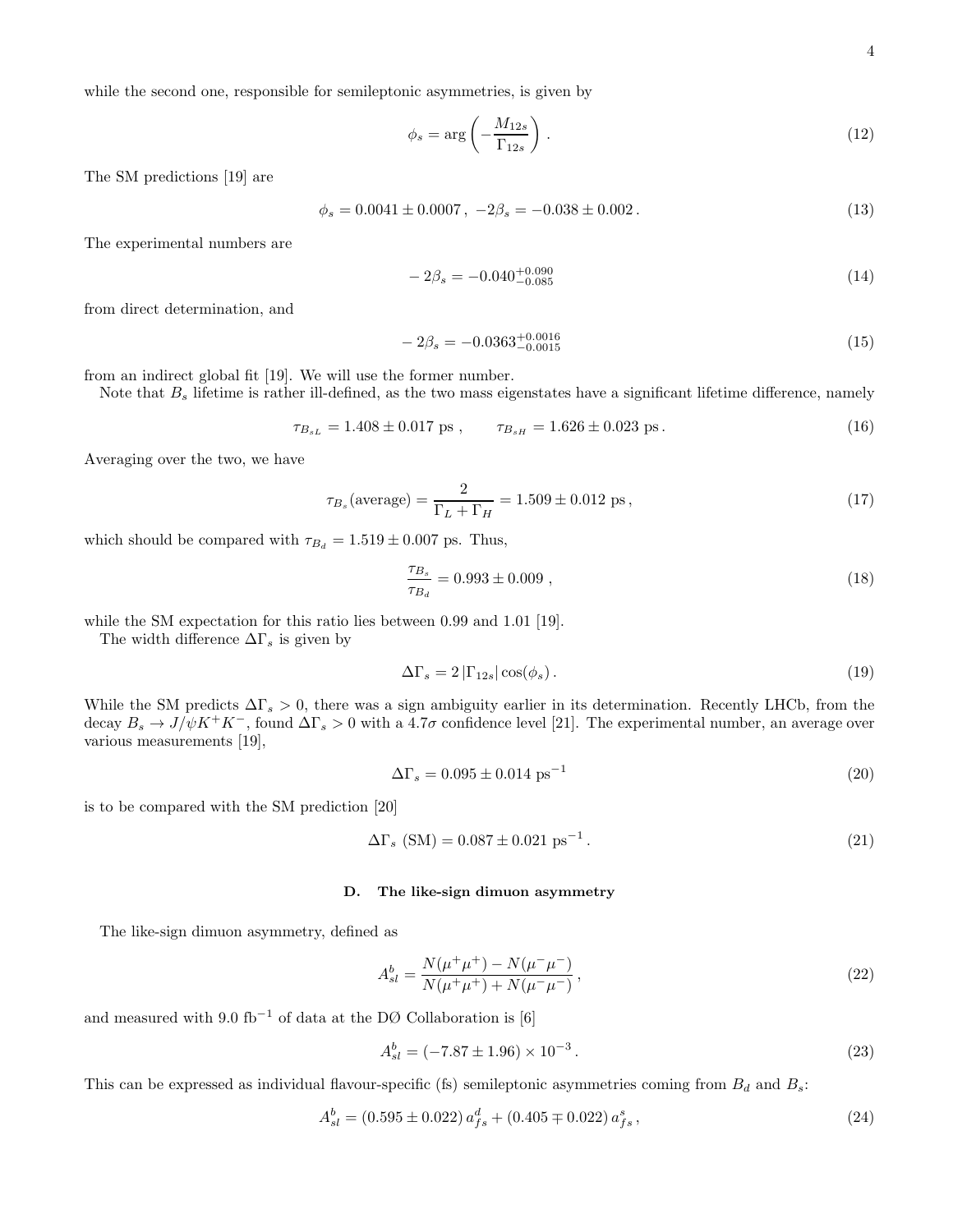where the numbers in the parentheses are the production fractions for  $B_d$  and  $B_s$ . The SM expectations are

$$
a_{fs}^d = (-4.1 \pm 0.6) \times 10^{-4}, \quad a_{fs}^s = (1.9 \pm 0.3) \times 10^{-5}, \tag{25}
$$

which give the SM prediction

$$
(A_{sl}^b)_{SM} = (-2.4 \pm 0.4) \times 10^{-4}.
$$
\n(26)

Comparing Eqs. (23) and (26), one finds a 3.9 $\sigma$  discrepancy between theoretical prediction and experiment.  $a_{fs}^d$  has already been measured by BaBar and Belle; the average [19]

$$
a_{fs}^d = (-3.3 \pm 3.3) \times 10^{-3} \tag{27}
$$

is consistent with the SM. This gives an indirect prediction for  $a_{fs}^s$ , viz.

$$
a_{fs}^s = (-1.52 \pm 1.04) \times 10^{-2},\tag{28}
$$

where the error has been symmetrized. We have neglected the correlation between  $a_{fs}^d$  and  $a_{fs}^s$ , but have taken the uncertainties in the production fractions into account. Recently, the DØ Collaboration directly measured  $a_{fs}^s =$  $(-1.08 \pm 0.72 \text{ (stat)} \pm 0.17 \text{ (syst)}) \times 10^{-2}$  [22] which is also consistent with the SM expectation. The HFAG collaboration averages over several direct measurements of  $a_{fs}^s$  and quotes [19]

$$
a_{fs}^s = (-1.05 \pm 0.64) \times 10^{-2} \tag{29}
$$

but this has a nonzero correlation with  $a_{fs}^d$ .

This gives a weak constraint on  $\phi_s$ :

$$
\tan \phi_s = a_{fs}^s \frac{\Delta M_s}{\Delta \Gamma_s}.
$$
\n(30)

If there is some NP contributing to both  $M_{12s}$  and  $\Gamma_{12s}$ , one can parametrize the NP contribution as

$$
M_{12} = M_{12}^{SM} + M_{12}^{NP} \equiv M_{12}^{SM} R_M \exp(i\phi_M),
$$
  
\n
$$
\Gamma_{12} = \Gamma_{12}^{SM} + \Gamma_{12}^{NP} \equiv \Gamma_{12}^{SM} R_\Gamma \exp(i\phi_\Gamma),
$$
\n(31)

resulting in [8]

$$
\phi_s = \phi_s^{SM} + \phi_M - \phi_\Gamma \,. \tag{32}
$$

Thus, there are two ways to have a large  $a_{fs}^s$ ; either a large contribution to  $\Delta\Gamma_s$  or a large  $\phi_s \sim \pi/2$ . But  $\phi_s^{SM} \approx 0$ and  $\phi_M \equiv -2\beta_s$  is known to be small, so a large  $\phi_s$  necessarily warrants a large  $\phi_{\Gamma}$ , and hence a large contribution to  $\Gamma_{12}$ .

Taking all the existing constraints into account, it was shown [7, 8, 11] that  $b \to s\tau^+\tau^-$  is a viable option to generate a large  $\Gamma_{12}$ . However, such a new channel decreases the lifetime of  $B_s$  compared to  $B_d$ ; moreover, one does not expect  $Br(B_s \to \tau^+\tau^-)$  to be more than 3-3.5% [11]. The inclusive mode  $B(B_d \to X_s\tau\tau)$  is constrained to be less than 5% [23], while BaBar gives a 90% limit [24]

$$
B(B^+ \to K^+ \tau^+ \tau^-)|_{q^2 > 14.23 \text{ GeV}^2} < 3.3 \times 10^{-3} \,. \tag{33}
$$

However, not all Lorentz structures that contribute to a new absorptive part in  $B_s-\overline{B}_s$  mixing contribute simultaneously to  $B_s \to \tau^+\tau^-$  or  $B^+ \to K^+\tau^+\tau^-$ . At the same time, there can be significant long-distance effects in  $B_s-\overline{B}_s$ mixing, through meson loops, and they can have a non-negligible contribution in  $\Delta\Gamma_s$  [25, 26]. While we will discuss these issues in detail later, the crucial point to note is that the NP contributing to  $\Gamma_{12}$  should, in general, contribute to  $M_{12}$  also, and the mass difference  $\Delta M_s$  is so tightly constrained that this leaves only a very small room for any NP.

#### E. Di-tau suppression

Looking for the SM Higgs in the  $H \to \tau\tau$  mode, the CMS collaboration has failed to see [1] an unambiguous excess over the background. Indeed, for the preferred mass of  $m_H = 125$  GeV (corresponding to the much-touted diphoton and four-lepton excesses), it is only able to impose a 95% C.L. upper limit on the ditau excess. With the result being similar for the ATLAS collaboration [2] as well, the  $pp \to H \to \tau\tau$  cross-section is, in fact, consistent with zero, viz.,  $\sigma/\sigma_{SM} = 0.100_{-0.699}^{+0.714}$  [27].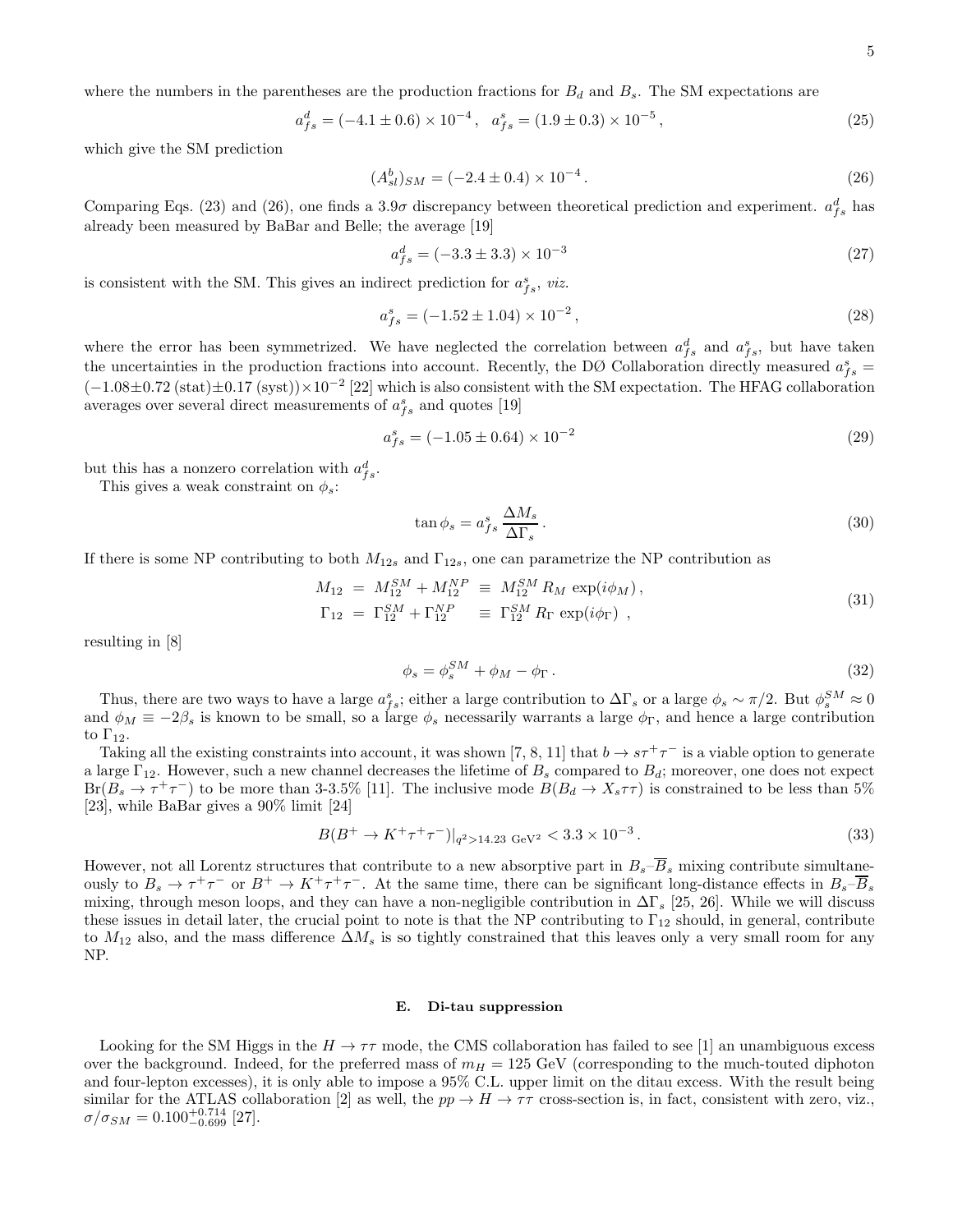| Observable                                         | SМ                                      | Expt                                 |
|----------------------------------------------------|-----------------------------------------|--------------------------------------|
| $-2\beta_s$                                        | $-0.038 \pm 0.002$                      | $-0.040^{+0.090}_{-0.085}$           |
| TB <sub>s</sub>                                    |                                         | $1.509 \pm 0.012$ ps                 |
| $\tau_{B_s}/\tau_{B_d}$                            | $0.99 - 1.01$                           | $0.993 \pm 0.009$                    |
| $\Delta M_s \approx 2 M_{12s} $                    | $(17.3 \pm 2.6)$ ps <sup>-1</sup>       | $(17.719 \pm 0.043) \text{ ps}^{-1}$ |
| $\Delta\Gamma_s \approx 2 \Gamma_{12s} \cos\phi_s$ | $(0.087 \pm 0.021)$ ps <sup>-1</sup>    | $(0.095 \pm 0.014) \text{ ps}^{-1}$  |
| $A_{sl}^b$                                         | $(-2.4 \pm 0.4) \times 10^{-4}$         | $(-7.87 \pm 1.96) \times 10^{-3}$    |
| $a_{fs}^d \equiv a_{sl}^d$                         | $(-4.1 \pm 0.6) \times 10^{-4}$         | $(-3.3 \pm 3.3) \times 10^{-3}$      |
| $a_{fs}^s \equiv a_{sl}^s$                         | $(1.9 \pm 0.3) \times 10^{-5}$          | $(-1.05 \pm 0.64) \times 10^{-2}$    |
| R(D)                                               | $0.297 \pm 0.017$                       | $0.440 \pm 0.072$                    |
| $R(D^*)$                                           | $0.252 \pm 0.003$                       | $0.332 \pm 0.030$                    |
| $Br(B^+\to\tau^+\nu)$                              | $(7.57^{+0.98}_{-0.61}) \times 10^{-5}$ | $(11.5 \pm 2.3) \times 10^{-5}$      |

TABLE I: Inputs used in our analysis. For details, see text.

#### F. Numbers used for the analysis

Apart from the numbers shown in the previous subsections, a summary of which is given in Table 1, we also use the following for our analysis:

$$
m_{B^{+}} = m_{B_d} = 5.279 \text{ GeV}, \quad \tau_{B^{+}} = 1.641 \text{ ps}, \quad \tau_{B_d} = 1.519 \text{ ps}, \quad m_{B_s} = 5.367 \text{ GeV}, \tag{34}
$$

and

$$
|V_{td}| = (8.67^{+0.29}_{-0.31}) \times 10^{-3}, \quad |V_{ts}| = 0.0404^{+0.0011}_{-0.0005}, \quad |V_{cb}| = 0.0412^{+0.0011}_{-0.0005}, |V_{ub}| = (3.49 \pm 0.13) \times 10^{-3}, \quad \gamma \approx \arg(V_{ub}^*) = 77^{\circ}.
$$
 (35)

Note that  $|V_{ts}|$  is measured from  $B_s-\overline{B}_s$  mixing, but if we talk about new physics in the mixing and hence  $\Delta M_s$ , we should, instead, use  $|V_{ts}|$  as determined from the unitarity constraints. The central value as determined from the unitarity is 0.0404; purely from  $\Delta M_s$  measurement, this comes out to be 0.0429 ± 0.0026. The error margin in  $\gamma$  is not important for our analysis, and so we use the central value [19]. Note that only the difference of  $\gamma$  and the weak phase coming in the NP amplitude is relevant for our purpose; the latter is a priori unknown and must be treated as a free parameter of the theory. For the evaluation of  $\Delta M_s$ , we have used the unquenched lattice value

$$
f_{B_s}\sqrt{B_{B_s}} = 248 \pm 15 \text{ MeV} \,. \tag{36}
$$

#### III. THE NEW EFFECTIVE OPERATORS

Let us, now, consider a set of possible operators involving third-generation fermions, satisfying both Lorentz and gauge invariance. These might be of the form

$$
\mathcal{O}_S = A(\overline{Q}_{3L}d_{3R})(\overline{e}_{3R}L_{3L}) + B(\overline{Q}_{3L}u_{3R})(\overline{e^c}_{3R}L_{3L}^{\prime c}) + \text{h.c.}
$$
\n(37)

with  $L'_3 \equiv i\sigma_2 L_3$ , or

$$
\mathcal{O}_V = C \left[ \overline{Q}_{3L} \gamma^\mu \tau_a Q_{3L} \right] \left[ \overline{L}_{3L} \gamma_\mu \tau_a L_{3L} \right], \qquad (38)
$$

where  $Q_3$ ,  $L_3$ ,  $u_3$ ,  $d_3$ , and  $e_3$  stand for the doublet quark, doublet lepton, singlet up-type, singlet down-type, and singlet charged lepton of the third generation respectively. In view of the experimental measurements that we seek to address, we limit ourselves, here, to only those operators that admit charged-current interactions. Furthermore, we do not consider tensor operators as their Wilson coefficients are very tightly constrained from radiative decays. In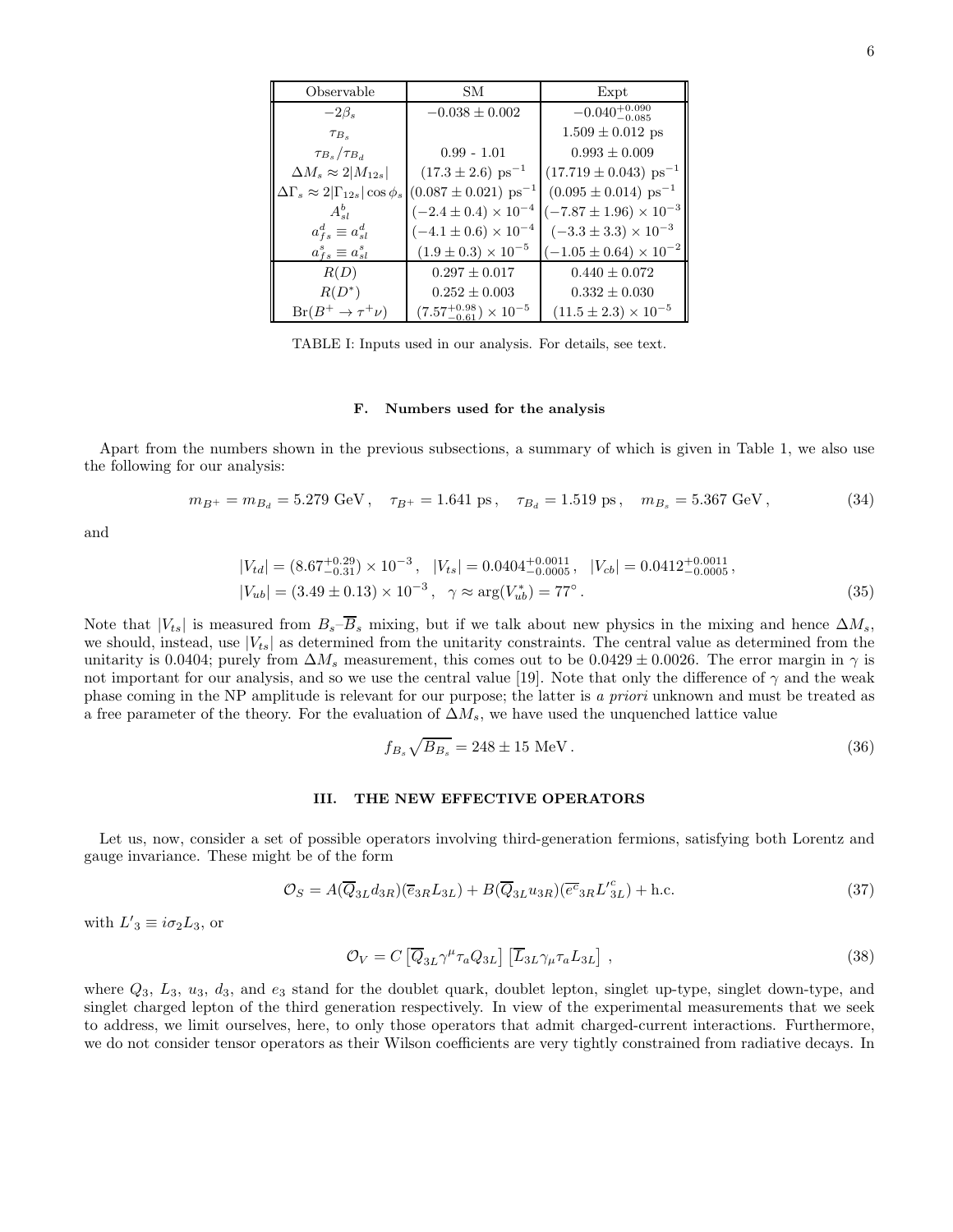terms of component fields, we can write the scalar-pseudoscalar operators as

$$
\mathcal{O}_{S} = A \left[ (\overline{b}P_{R}b)(\overline{\tau}P_{L}\tau) + (\overline{t}P_{R}b)(\overline{\tau}P_{L}\nu) + (\overline{b}P_{L}b)(\overline{\tau}P_{R}\tau) + (\overline{b}P_{L}t)(\overline{\nu}P_{R}\tau) \right] \n+ B \left[ (\overline{t}P_{R}t)(\overline{\tau}P_{L}\tau) - (\overline{b}P_{L}t)(\overline{\nu}P_{R}\tau) + (\overline{t}P_{L}t)(\overline{\tau}P_{R}\tau) - (\overline{t}P_{R}b)(\overline{\tau}P_{L}\nu) \right], \n= A \left[ (\overline{b}P_{R}b)(\overline{\tau}P_{L}\tau) + \text{h.c.} \right] + B \left[ (\overline{t}P_{R}t)(\overline{\tau}P_{L}\tau) + \text{h.c.} \right] \n+ (A - B) \left[ (\overline{t}P_{R}b)(\overline{\tau}P_{L}\nu) + (\overline{b}P_{L}t)(\overline{\nu}P_{R}\tau) \right] \n= \frac{1}{2} A \left[ (\overline{b}b)(\overline{\tau}\tau) - (\overline{b}\gamma_{5}b)(\overline{\tau}\gamma_{5}\tau) \right] + \text{similar terms.}
$$
\n(39)

Eq. (39) shows that the neutral current operators have a coefficient different from that for the charged current operators. In fact, there are two neutral current operators now, one involving scalar currents and the other involving pseudoscalar currents. While we will discuss later the consequences of such an operator structure, note that the  $\tau$ Yukawa coupling can, in principle, be significantly modified by a top loop. Corrections to the Yukawa couplings of other third generation fermions are negligible.

In a similar vein,

$$
\mathcal{O}_V = C \left[ (\overline{b} \gamma^\mu P_L t)(\overline{\nu} \gamma_\mu P_L \tau) + (\overline{t} \gamma^\mu P_L b)(\overline{\tau} \gamma_\mu P_L \nu) + \frac{1}{2} (\overline{b} \gamma^\mu P_L b - \overline{t} \gamma^\mu P_L t)(\overline{\tau} \gamma_\mu P_L \tau - \overline{\nu} \gamma_\mu P_L \nu) \right].
$$
\n(40)

To make explicit the higher-dimensional nature of the couplings, we denote

$$
A = a/\Lambda^2, \quad B = b/\Lambda^2, \quad C = c/\Lambda^2,
$$
\n(41)

where  $a, b$ , and  $c$  are dimensionless couplings.

If Eqs. (39) and/or (40) are all we have, the phenomenology is straightforward, and only a subset of that we would consider below. One might think that  $\Upsilon \to \tau\tau$  will put a tight constraint on the coefficients, but, in actuality, that constraint is far too weak. The reason is that the SM decay is an electromagnetic one, and the width is given by [28]

$$
\Gamma_{\Upsilon(1S)\to\ell\ell} = 4 \alpha^2 Q_b^2 M_\Upsilon^{-2} |R(0)|^2 (1+2x) \sqrt{1-4x},\tag{42}
$$

where  $x = M_{\ell}^2/M_{\Upsilon}^2$  and  $R(0)$  is the radial part of the non-relativistic wave function at the origin.

## A. The rotation

Assuming that the operators in question have arisen on account of some flavour physics operative at scales higher than the weak scale, we now put forward the Ansatz that the fields in Eqs. (39) and (40) are in the weak basis, and should be rotated to the stationary or mass basis. Let us, for simplicity, assume that right-chiral fields are not rotated, and for the left-chiral fields,

$$
b_{wk} \to x_1 d + x_2 s + x_3 b, \quad t_{wk} \to y_1 u + y_2 c + y_3 t,
$$
\n<sup>(43)</sup>

where the right-hand side fields are in the mass basis.

If U and D matrices are responsible for the rotation of  $T_3 = +1/2$  and  $T_3 = -1/2$  fields from the weak basis to the mass basis, so that the CKM matrix  $V = U^{\dagger} \mathcal{D}$ , one notes that  $(x_1, x_2, x_3)$  and  $(y_1, y_2, y_3)$  are just the third rows of  $D$  and  $U$  respectively. If we assume the rotation matrices to be almost diagonal, the only constraint is

$$
y_3^* x_3 \approx V_{tb} \,. \tag{44}
$$

As for other combinations, we can, at most, use order-of-magnitude arguments to yield

$$
y_3^* x_1 \sim V_{td} \, , \, y_3^* x_2 \sim V_{ts} \, , \, y_2^* x_3 \sim V_{cb} \, , \, y_1^* x_3 \sim V_{ub} \, , \tag{45}
$$

although there can be significant deviations. Note that this is a rather conservative constraint and one can build models to bypass this. However, one has to be extremely careful about constraints coming from flavour physics, in particular those involving fermions of the first two generations. Furthermore, such models involve some degree of fine-tuning between the rotations in the right-chiral and left-chiral quark sectors.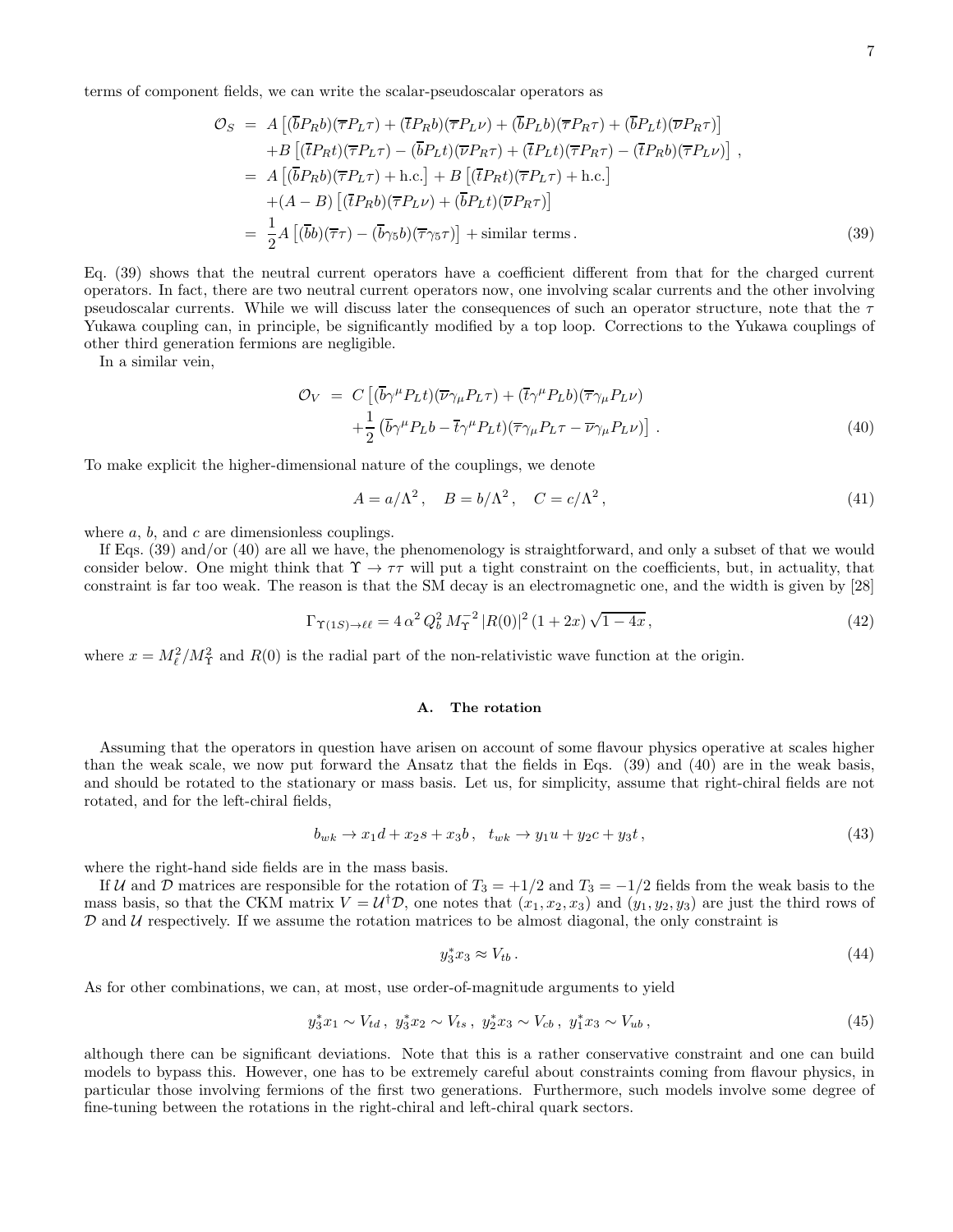

FIG. 1: The dependence of Br $(B \to \tau \nu)$  on the magnitude of the new physics couplings  $|cy_1^*x_3|$  (thick black bands) and  $|(a - b)y_1^*|$  (thin purple/light grey bands). In each case, the different bands from left to right correspond to differing values of the phase of the new physics coupling, namely,  $-\pi/2$ ,  $0$ ,  $\pi/4$  and  $\pi/2$  respectively and the thickness of the individual band reflects the errors in  $|V_{ub}|$  and  $f_B$  at the 1 $\sigma$  level. The experimental data on  $Br(B \to \tau \nu)$  at 1 $\sigma$  (red/dark grey solid lines) and  $2\sigma$  (blue/light grey broken lines) intervals are shown as horizontal bands.

#### IV. THE OBSERVABLES

# A. Leptonic and semileptonic decay channels:  $B^+ \to \tau^+ \nu$ ,  $B_c \to \tau^+ \nu$ ,  $B \to D(D^*) \tau \nu$

The relevant new operators are

$$
\mathcal{O}_S \supset \frac{1}{\Lambda^2} (a - b) \left[ (\{y_1^* \overline{u} + y_2^* \overline{c} \} P_R b) \ (\overline{\tau} P_L \nu) + \text{h.c.} \right],
$$
  
\n
$$
\mathcal{O}_V \supset \frac{1}{\Lambda^2} c x_3 \left[ (\{y_1^* \overline{u} + y_2^* \overline{c} \} ) P_L b \right] (\overline{\tau} P_L \nu) + \text{h.c.} \right],
$$
\n(46)

and their effect on the amplitudes of interest can be obtained by simple replacements in the corresponding SM expressions, namely,

$$
\frac{G_F}{\sqrt{2}}V_{ub} \rightarrow \frac{G_F}{\sqrt{2}}V_{ub} + \frac{1}{4}\frac{c}{\Lambda^2}y_1^*x_3 \qquad \text{for } \mathcal{O}_V, \n\frac{G_F}{\sqrt{2}}V_{ub}m_\tau \rightarrow \frac{G_F}{\sqrt{2}}V_{ub}m_\tau - \frac{1}{4}\frac{a-b}{\Lambda^2}y_1^* \frac{m_B^2}{m_b + m_u} \qquad \text{for } \mathcal{O}_S,
$$
\n(47)

where the latter follows from

$$
\langle 0|\overline{u}(1-\gamma_5)b|B^-\rangle = -if_B\frac{m_B^2}{m_b+m_u}.
$$
\n(48)

For the  $B_c$  decay, one has to make the following substitutions:  $\{u, V_{ub}, y_1, m_B, m_u, f_B\} \rightarrow \{c, V_{cb}, y_2, m_{B_c}, m_c, f_{B_c}\}.$ 

Taking only one set of new physics couplings,  $cxy_1^*$  or  $(a - b)y_1^*$ , to be non-zero, in Fig. 1 we show the variation of  $Br(B \to \tau \nu)$  with the magnitude of the coupling. We have set the scale of the new physics  $\Lambda = 1$  TeV, and used  $\phi_3 = \gamma = 77^\circ$  [19]. Understandably, the phase of the NP coupling plays a significant role with positive values allowing for destructive interference with the SM amplitude. This results in the different bands (one for each representative value of the phase). The width of the bands is due to the uncertainty in  $V_{ub}$  and to a lesser extent, that in  $f_B$ . The two horizontal bands correspond to  $1\sigma$  (red/dark grey lines) and  $2\sigma$  (blue/light grey lines) intervals of experimental data on  $Br(B \to \tau \nu)$ . Their intersection with the NP bands determine the allowed ranges for the couplings. Note that if  $|y_1|$  is indeed  $\mathcal{O}(|V_{ub}|)$ , then  $|cy_1^*x_3| > \mathcal{O}(0.1)$  would indicate a significant departure from the expectations in naive dimensional analysis.

For  $B \to D(D^*)\tau\nu$  and  $B_c \to \tau\nu$ , the SM effective Lagrangian is

$$
\mathcal{L}_{eff} = \frac{4G_F V_{cb}}{\sqrt{2}} \left( \overline{c} \gamma^{\mu} P_L b \right) \left( \overline{\tau} \gamma_{\mu} P_L \nu \right) . \tag{49}
$$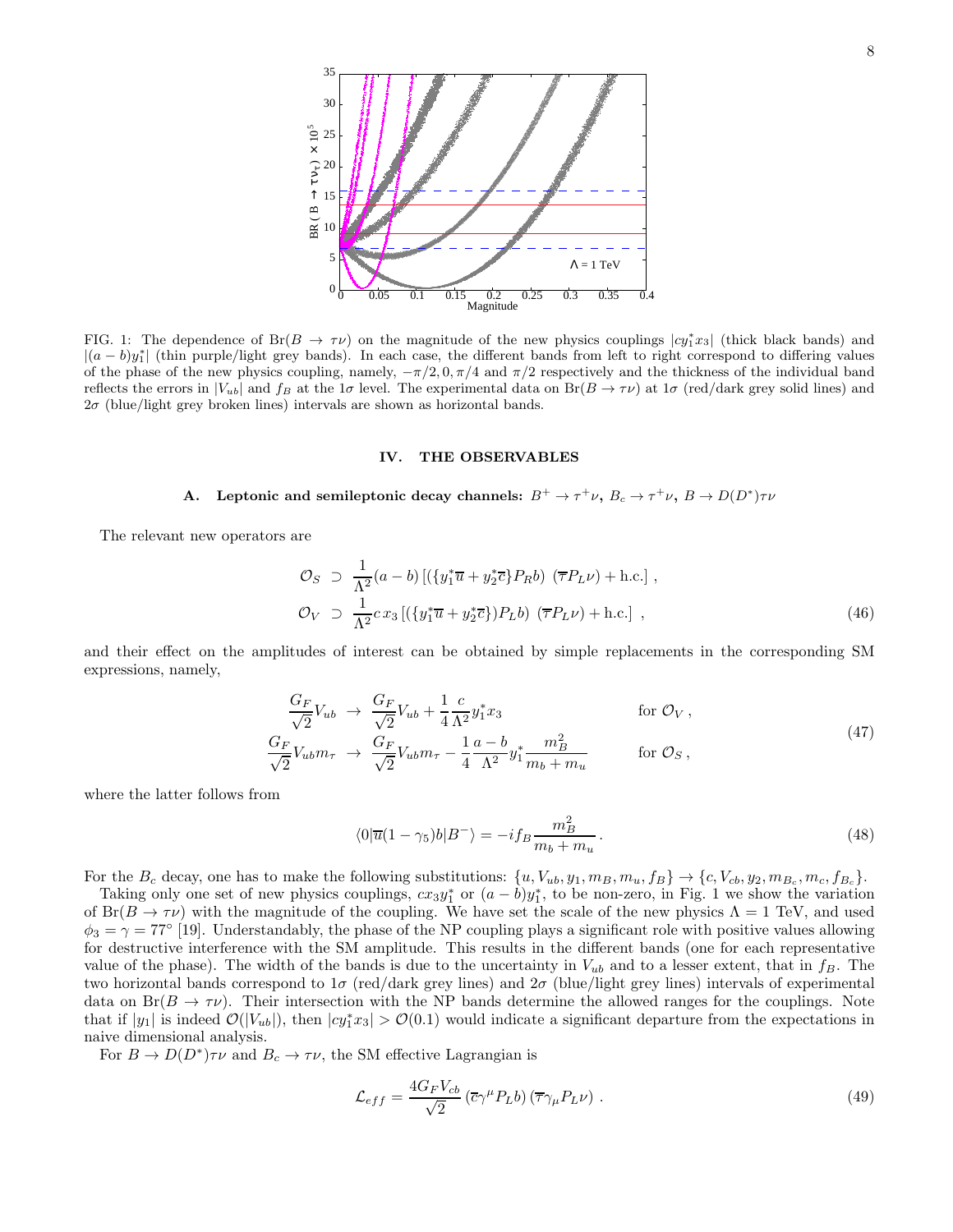

FIG. 2: Allowed values of the magnitude and phase of the new physics coupling  $cy_2^*x_3$ . The black, green (light grey), and red (dark grey) regions denote the  $1\sigma$ ,  $2\sigma$ , and  $3\sigma$  consistency bands respectively, where both theoretical and experimental errors are taken into account and added in quadrature.

The two NP operators  $\mathcal{O}_S$  and  $\mathcal{O}_V$  modify this to

$$
\mathcal{L}_{NP} = \frac{4G_F V_{cb}}{\sqrt{2}} \left[ (1+g') \left( \overline{c} \gamma^{\mu} P_L b \right) \left( \overline{\tau} \gamma_{\mu} P_L \nu \right) + g_R \left( \overline{c} P_R b \right) \left( \overline{\tau} P_L \nu \right) \right],\tag{50}
$$

where the  $g'(g_R)$  term emanates from  $\mathcal{O}_V$   $(\mathcal{O}_S)$ , namely

$$
\frac{4G_F V_{cb}}{\sqrt{2}} g' = C y_2^* x_3, \quad \frac{4G_F V_{cb}}{\sqrt{2}} g_R = (A - B) y_2^* \,. \tag{51}
$$

If  $g' \neq 0$  but  $g_R = 0$ , one can write

$$
R(D) = R_{SM}(D) |1 + g'|^2
$$
\n(52)

and a similar equation for  $R(D^*)$ , assuming that the new interaction does not contribute to the electron or muon channel. On the other hand, if  $g_R \neq 0$  but  $g' = 0$ , we get

$$
R(D) = R_{SM}(D) \left[ 1 + 1.5 \operatorname{Re}(g_R) + |g_R|^2 \right],
$$
  
\n
$$
R(D^*) = R_{SM}(D^*) \left[ 1 + 0.12 \operatorname{Re}(g_R) + 0.05 |g_R|^2 \right].
$$
\n(53)

The same couplings also contribute to the leptonic decay  $B_c \to \tau \nu$ , and depending on the phase of the coupling, can increase or decrease the branching ratio.

In Figure 2, we show the allowed values of the coupling  $cy_2^*x_3$ , with  $\Lambda = 1$  TeV, at different confidence levels. The intervals are calculated with individual error margins and not with a combined  $\chi^2$ -fit. Corresponding to these three cases, the branching ratio of  $B_c \to \tau \nu$  are

$$
Br(B_c \to \tau \nu) \in [2.05 - 2.40]\% \ (1\sigma), \ [1.80 - 2.60]\% \ (2\sigma), \ [1.60 - 2.80]\% \ (3\sigma), \tag{54}
$$

which should be compared with the SM value of 1.68%.

For the  $\{S, P\}$  couplings, there is no region in the parameter space compatible with both  $R(D)$  and  $R(D<sup>*</sup>)$  at  $1\sigma$ or  $2\sigma$  level. This is because of the small contribution of  $g_R$  to  $R(D^*)$ . Only at  $3\sigma$ , does one get an allowed region in the parameter space. However,  $Br(B_c \to \tau \nu)$  can be quite large because of the chiral enhancement. If we assume, as a conservative estimate,  $Br(B_c \to \tau \nu) < 10\%$ , this translates to

$$
|(a-b)y_2^*| < 1.05 \tag{55}
$$

for  $\Lambda = 1$  TeV. Note that the limits one obtains from neutral current mediated processes, like  $B_s - \overline{B}_s$  mixing or  $B_s \to \tau^+\tau^-$  [11], are not valid in these cases as the couplings are different.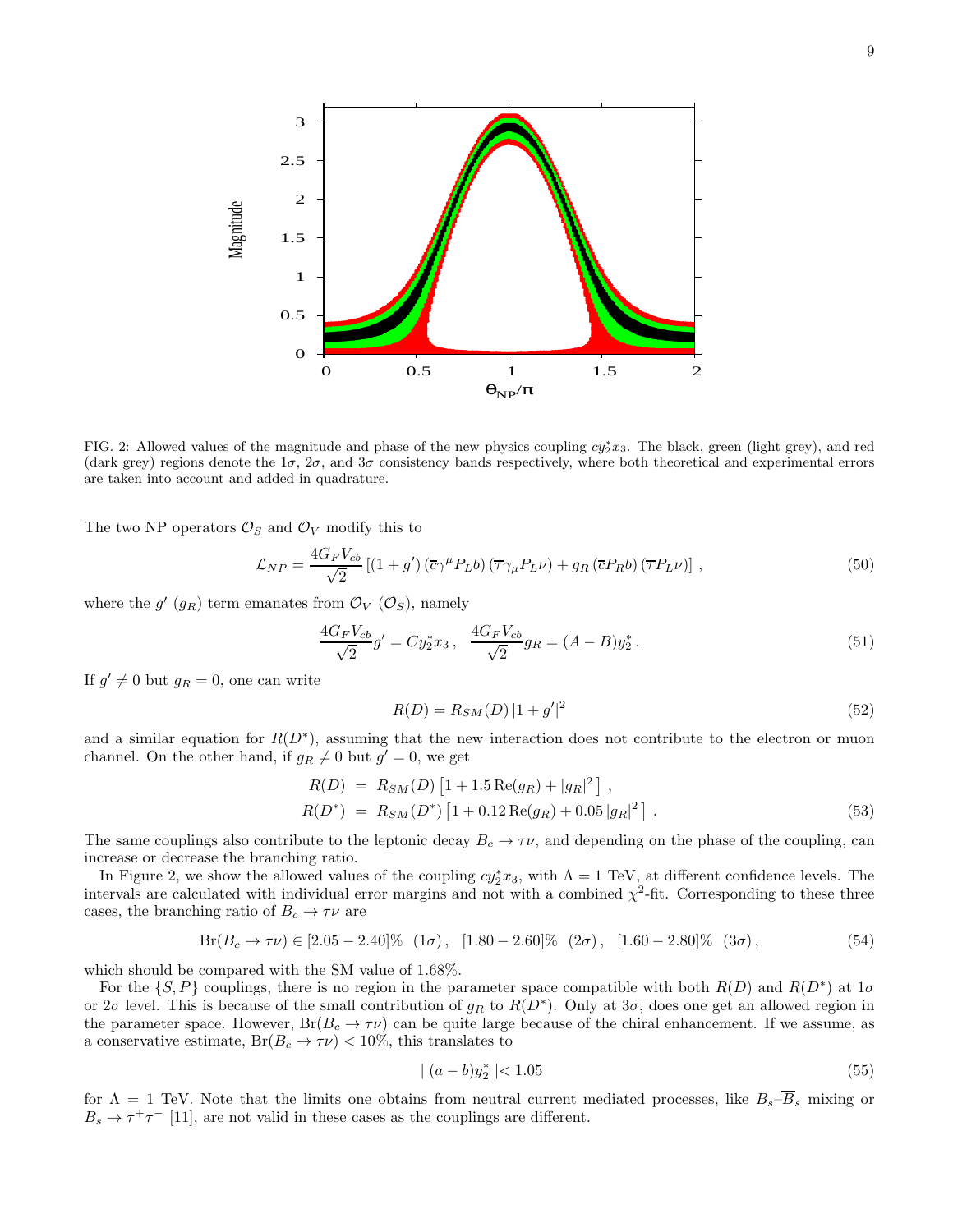**B.**  $B_s \to \tau^+\tau^-$ 

The term from  $\mathcal{O}_S$  that we would be interested in is

$$
A\left[ (\{x_1^*\overline{d} + x_2^*\overline{s} + x_3^*\overline{b}\} P_R b)(\overline{\tau} P_L \tau) + (\overline{b} P_L \{x_1 d + x_2 s + x_3 b\}) (\overline{\tau} P_R \tau) \right],\tag{56}
$$

and the relevant operator is

$$
Ax_2^*(\overline{s}P_Rb)(\overline{\tau}P_L\tau) = \frac{1}{2}Ax_2^*[(\overline{s}P_Rb)(\overline{\tau}\tau) - (\overline{s}P_Rb)(\overline{\tau}\gamma_5\tau)].
$$
\n(57)

This gives

$$
Br(B_s \to \tau^+ \tau^-) = \frac{G_F^2 \alpha^2 m_{B_s}^5 f_{B_s}^2 \tau_{B_s}}{256\pi^3} \sqrt{1 - \frac{4m_\tau^2}{m_{B_s}^2}} \left[ \left( 1 - \frac{4m_\tau^2}{m_{B_s}^2} \right) \mathcal{A} + \mathcal{B} \right]
$$
(58)

where

$$
\mathcal{A} = \left| \frac{\zeta}{m_b + m_s} \right|^2,
$$
\n
$$
\mathcal{B} = \left| \frac{\zeta}{m_b + m_s} + \frac{2m_\tau}{m_{B_s}^2} [(V_{tb} V_{ts}^*) C_{10}] \right|^2 \approx \mathcal{A},
$$
\n
$$
\zeta = \frac{ax_2^* \sqrt{2}}{\Lambda^2} \frac{4\pi}{8G_F} ,
$$
\n(59)

where  $C_{10}$  is the Wilson coefficient for the corresponding SM operator, and is too small to be of any consequence. If we take the upper limit of  $Br(B_s \to \tau^+\tau^-)$  to be 3.5%, we get a bound, depending on definition used for  $m_b$ . For example,

$$
|ax_2^*| < 1.52 \, (1.34) \left(\frac{\Lambda}{1 \, \text{TeV}}\right)^2 \left(\frac{\text{Br}(B_s \to \tau^+ \tau^-)}{3.5\%}\right)^{1/2},\tag{60}
$$

for  $m_b = m_b^{pole} = 4.8$  GeV  $(m_b = m_b(m_b) = 4.2$  GeV). This agrees with Ref. [11]. Thus, potentially, a can be large. For the  $\{V, A\}$  couplings coming from  $\mathcal{O}_V$ , one has

$$
Br(B_s \to \tau^+ \tau^-) = \frac{f_{B_s}^2 \tau_{B_s} m_{\tau}^2 m_{B_s}}{32\pi} \sqrt{1 - \frac{4m_{\tau}^2}{m_{B_s}^2}} \left| \frac{1}{4} \frac{c}{\Lambda^2} x_2^* x_3 \right|^2.
$$
 (61)

Note that this is further suppressed by a factor of  $m_{\tau}^2/m_{B_s}^2$ , which results in a weaker bound:

$$
|cx_2^*x_3| < 6.0 \left(\frac{\Lambda}{1 \text{ TeV}}\right)^2 \left(\frac{\text{Br}(B_s \to \tau^+ \tau^-)}{3.5\%}\right)^{1/2}.\tag{62}
$$

# C. Width difference  $\Delta\Gamma_s$

Following Ref. [11], let us quote the relevant expressions for the width difference  $\Delta\Gamma_s$ :

$$
\mathcal{O}_S \Rightarrow \Gamma^s_{12,NP} = 3 N x \sqrt{1 - 4x} \langle Q_S^R \rangle C_S^2,
$$
  
\n
$$
\mathcal{O}_V \Rightarrow \Gamma^s_{12,NP} = N \left[ \left\{ 1 + (1 - x) \sqrt{1 - 4x} \right\} \langle Q_V^L \rangle \right.\n\left. + \left\{ 1 + (1 + 2x) \sqrt{1 - 4x} \right\} \langle Q_S^R \rangle \right] C_V^2,
$$
\n(63)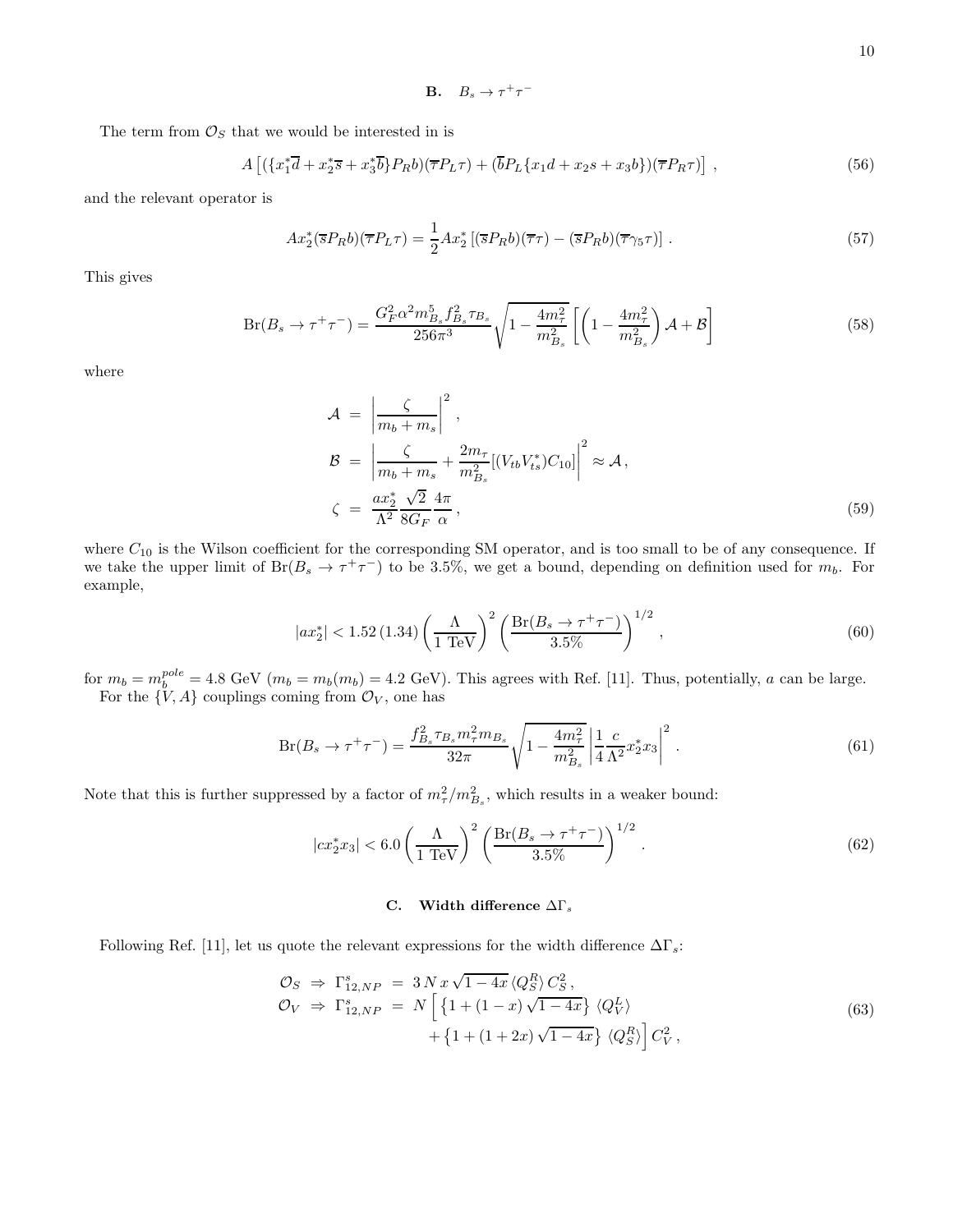

FIG. 3: Typical one-loop corrections to  $B_s-\overline{B}_s$  mixing originating from four-fermion operators.

where

$$
x = m_{\tau}^{2}/m_{Bs}^{2},
$$
  
\n
$$
N = -\frac{G_{F}^{2}m_{b}^{2}}{6\pi m_{Bs}}(V_{ts}^{*}V_{tb})^{2},
$$
  
\n
$$
\langle Q_{S}^{R} \rangle = -\frac{5}{12}f_{Bs}^{2}m_{Bs}^{2}B_{S},
$$
  
\n
$$
\langle Q_{V}^{L} \rangle = \frac{2}{3}f_{Bs}^{2}m_{Bs}^{2}B_{V},
$$
  
\n
$$
C_{S} = \frac{\sqrt{2}}{4G_{F}}\frac{1}{V_{ts}^{*}V_{tb}}\frac{ax_{2}^{*}}{2\Lambda^{2}},
$$
  
\n
$$
C_{V} = \frac{\sqrt{2}}{4G_{F}}\frac{1}{V_{ts}^{*}V_{tb}}\frac{c}{2\Lambda^{2}}x_{2}^{*}x_{3}.
$$
  
\n(64)

Note that the second equation of (63) has to be augmented by the inclusion of the  $\nu_{\tau}$  loop, which can be obtained from the corresponding  $\tau$  contribution by putting  $x = 0$ . For numerical evaluation, we use the lattice values  $f_{B_s} = 0.231$ GeV,  $B_S = 1.3$ ,  $B_V = 0.84$ . From  $B \to K\tau\tau$ , there is a (scale-independent) bound, namely  $C_V < 0.8$ , which translates to

 $\langle$ 

$$
\frac{1}{2}cx_2^*x_3 < 1.05 \left(\frac{\Lambda}{1 \text{ TeV}}\right)^2 \,. \tag{65}
$$

# D.  $\Delta M_s$  and the mixing phase  $\phi_M$

The aim of this subsection is to show how and why the constraints coming from  $\Delta M_s$  measurements are so restrictive in nature. Here, we will start from  $\mathcal{O}_V$ . There can be two sets of possible diagrams, one with the  $\tau$  lepton (see Fig.3) and the other with the neutrino. As the amplitudes are not chirality-suppressed, both the diagrams contribute equally. The exact amplitudes cannot be calculated unless we know about the ultraviolet completion of the effective theory. If we use a cut-off regularization, the leading term, which is divergent, should match with the leading term of the full theory. The leading term of the loop amplitude is quadratically divergent, so we can safely neglect the subleading terms.

The relevant part of the effective operator is

$$
\mathcal{O}_V \supset \frac{1}{2} C(\overline{b}\gamma^\mu P_L b)(\overline{\tau}\gamma_\mu P_L \tau) \to \frac{1}{2} C x_2^* x_3 (\overline{s}\gamma^\mu P_L b)(\overline{\tau}\gamma_\mu P_L \tau).
$$
\n(66)

This gives rise to a mixing amplitude

$$
iM_{12s} = \left(\frac{1}{2\Lambda^2}cx_2^*x_3\right)^2 \langle O_1 \rangle (i\Gamma_2) \times 16
$$
  
= 
$$
\frac{i}{\pi^2} (cx_2^*x_3)^2 \Lambda^{-2} \langle O_1 \rangle
$$
  
= 
$$
\frac{i}{3\pi^2} (cx_2^*x_3)^2 \Lambda^{-2} \eta_{B_s} M_{B_s} f_{B_s}^2 B_{B_s},
$$
 (67)

where we have used

$$
\Gamma_2 = \frac{\Lambda^2}{4\pi^2}, \quad \langle O_1 \rangle = \frac{1}{3} \eta_{B_s} M_{B_s} f_{B_s}^2 B_{B_s}, \tag{68}
$$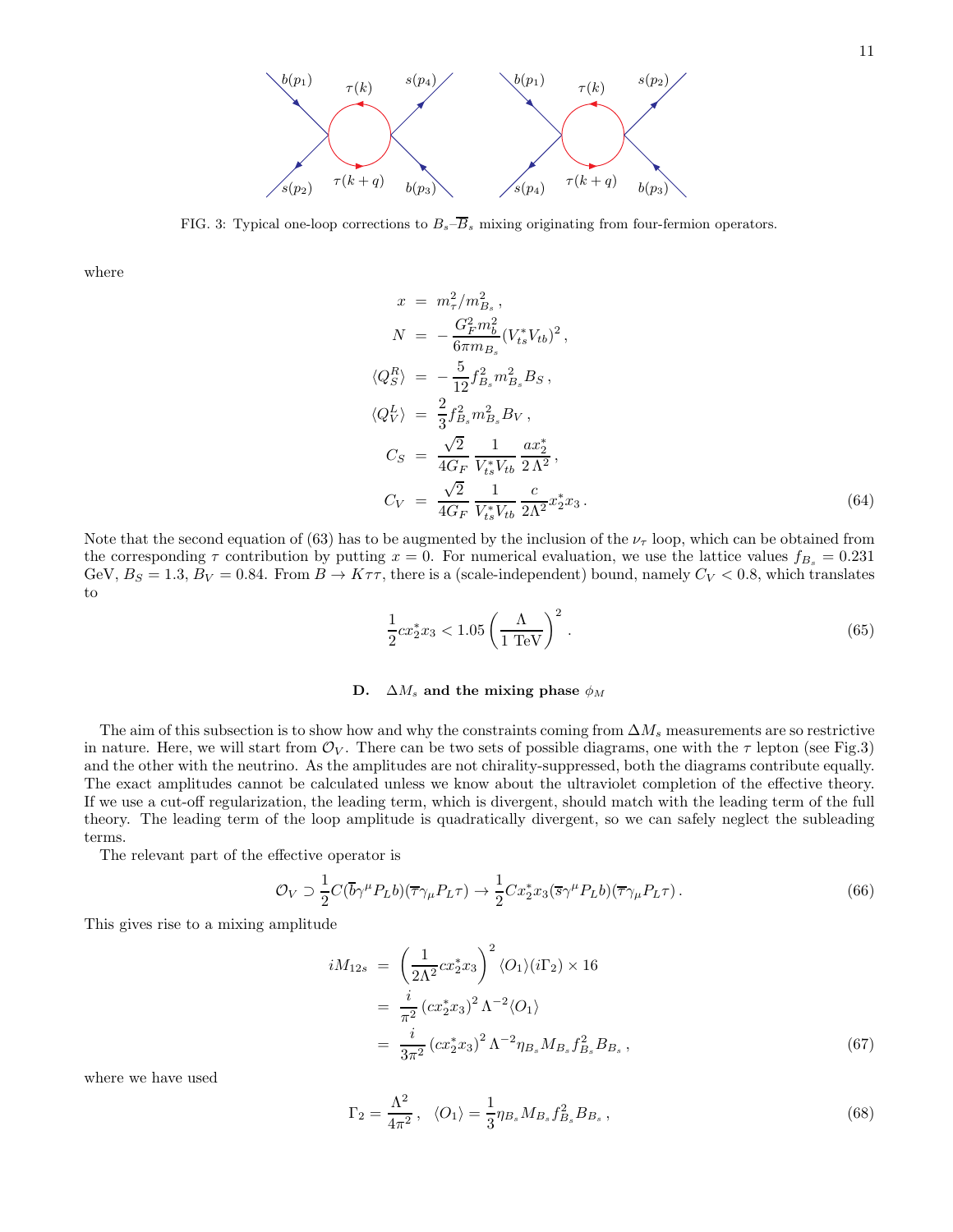

FIG. 4: The allowed magnitude and phase of the coupling  $cx_2^*x_3$  from the measurement of  $\Delta M_s$  and  $2\beta_s$ , the effective mixing phase from the box amplitude. The light (green) shaded area between the dashed (blue) curves is allowed by  $\Delta M_s$  measurement, whereas the area between the solid (purple) curves is allowed by the data on  $2\beta_s$ . Thus, only the two patches of dark (pink) shaded area is finally allowed. For the left (right) plot, the experimental errors are taken at  $1(2)\sigma$  level.

 $\Gamma_2$  being the leading term of the loop amplitude, and  $O_1 = [\overline{s}_{\alpha} \gamma^{\mu} (1 - \gamma_5) b_{\alpha}] [\overline{s}_{\beta} \gamma_{\mu} (1 - \gamma_5) b_{\beta}]$ ,  $\alpha$  and  $\beta$  being colour indices. The factor of 16 can be understood in the following way: there is another crossed box, which, in an effective theory, is something like a t-channel amplitude. This gives a factor of 2. The initial meson can pick up a b from  $O_1$  in two ways, and an s in two ways, so the symmetry factor is 4. The neutrino mediated amplitude gives another factor of 2.

Comparing with  $iM_{12s}^{SM}$ , we find

$$
\frac{M^{NP}}{M^{SM}} = \frac{4(cx_2^*x_3)^2\Lambda^{-2}}{G_F^2m_W^2(V_{tb}V_{ts}^*)^2S_0(x_t)},
$$
\n(69)

where  $x_t = m_t^2/m_W^2$  and  $S_0(x_t)$  is the relevant Inami-Lim function. The SM amplitude is GIM suppressed whereas there is no such suppression for the NP amplitude, and thus Eq. (69) puts a fairly tight constraint on  $cx_2^*x_3$ . If we want the latter to be large, the phase must be opposite to that of the SM amplitude, so that there is a destructive interference:  $M^{NP} \sim -2M^{SM}$ . Taking the errors on the  $\Delta M_s$  prediction in the SM and the measurement of the same quantity both at  $2\sigma$ , we get

$$
|cx_2^*x_3| < 0.048 \left(\frac{\Lambda}{1 \text{ TeV}}\right) \,. \tag{70}
$$

The allowed region is shown in Fig. 4. For  $\Lambda = 1$  TeV, the limits on  $a_{fs}^s$  are

$$
-6.3(-11.2) \times 10^{-4} < a_{fs}^s < 2.2(6.9) \times 10^{-4} \tag{71}
$$

at  $1(2)\sigma$ . Thus, by themselves, such operators are unable to explain the dimuon anomaly, and the explanation must lie somewhere else. The maximum value of  $Br(B_s \to \tau^+\tau^-)$  is about  $3 \times 10^{-4}\%$ .

The situation is marginally better for a chiral coupling in the scalar sector; *i.e.*, either  $S - P$  or  $S + P$ . For such operators, the leading term in the  $B_s-\overline{B}_s$  mixing amplitude is proportional to  $m_\tau^2 \log \Lambda^4$ , and there is no effective constraint from  $\Delta M_s$  and mixing phase. However, the major constraint comes from Br( $B_s \to \tau^+\tau^-$ ), and also partially from  $\Delta\Gamma_s$ . We find

$$
|a_{fs}^s| < 6 \times 10^{-4} \tag{72}
$$

for  $Br(B_s \to \tau^+\tau^-)$  < 4% and taking all the errors at  $2\sigma$  level. Thus, none of these schemes are enough to explain the dimuon anomaly completely.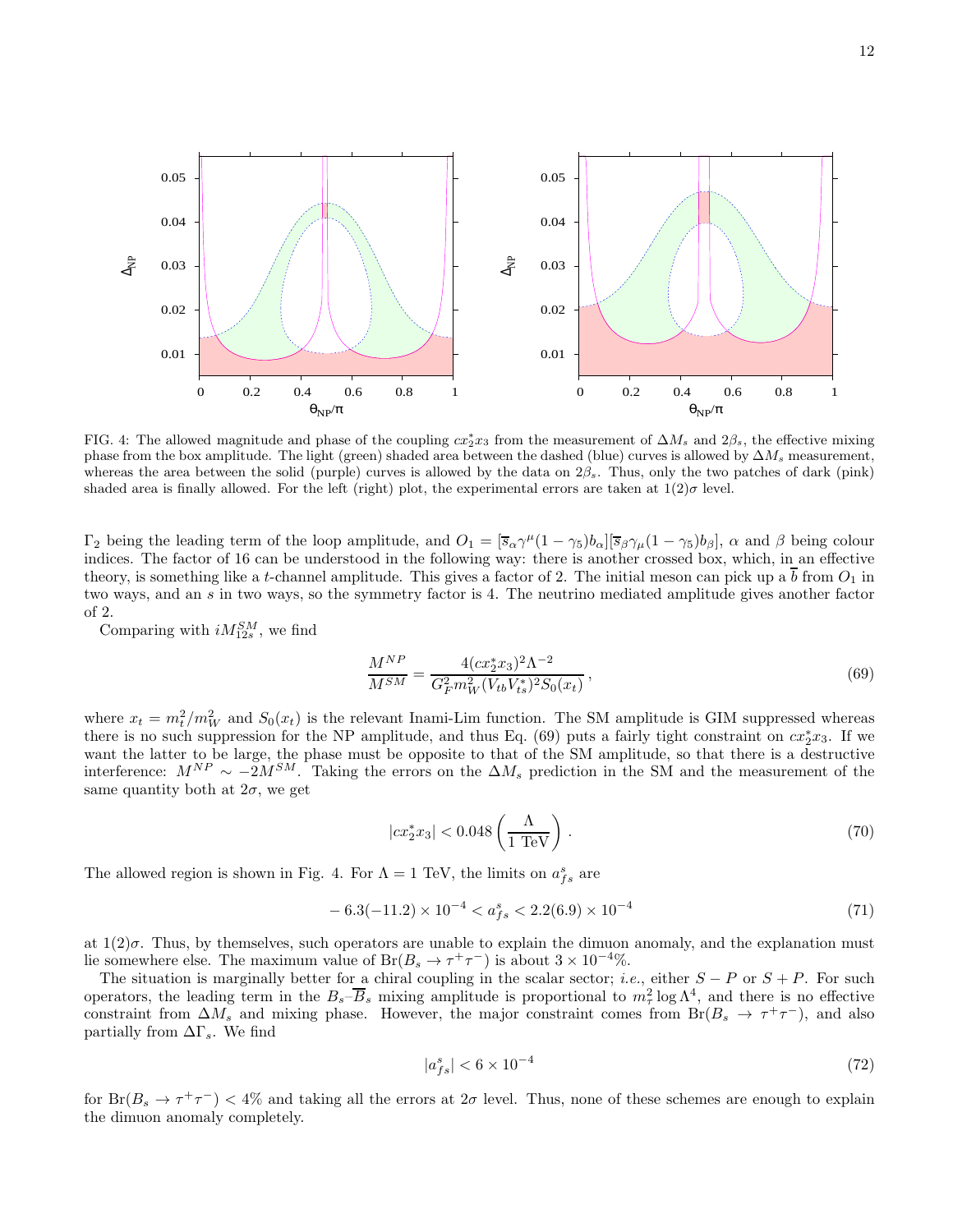

FIG. 5: Typical one-loop corrections to (left) the  $H\overline{\tau}\tau$  vertex and (right)  $\tau$  self energy.

$$
E. \quad H \to \tau^+ \tau^-
$$

Let us begin by parametrizing the tree-level Higgs-tau coupling by

$$
\mathcal{L}_{\text{tree}}^{(H\,\overline{\tau}\tau)} = h_{\tau}\,\overline{\tau}\,\tau\,H\,. \tag{73}
$$

As in any quantum theory, this interaction Lagrangian receives quantum corrections. We neglect here all the SM corrections and concentrate solely on that wrought by the four-fermion operators. The scalar-pseudoscalar operators give rise to an effective interaction of the form

$$
\frac{b}{2\Lambda^2} \text{Re}(y_3) \left[ (\overline{t}t)(\overline{\tau}\tau) - (\overline{t}\gamma_5 t)(\overline{\tau}\gamma_5 \tau) \right] + \frac{b}{2\Lambda^2} \text{Im}(y_3) \left[ (\overline{t}t)(\overline{\tau}\gamma_5 \tau) - (\overline{t}\gamma_5 t)(\overline{\tau}\tau) \right] \,. \tag{74}
$$

Each of these terms generates, at one-loop, a two-point diagram contributing to the effective  $H\overline{\tau}\tau$  coupling (see Fig. 5). The said diagrams are manifestly quadratically divergent and need to be regularized. Given that our basic theory is only an effective one, we may use a momentum cut-off regularization scheme, to yield the following correction to the Lagrangian of Eq. (73):

$$
\delta \mathcal{L}_{1-\text{loop}} = \frac{3bh_t}{8\pi^2} \frac{\Lambda_{\text{cutoff}}^2}{\Lambda^2} \left[ \text{Re}(y_3) \,\overline{\tau}\tau + \text{Im}(y_3) \,\overline{\tau}\gamma_5\tau \right] H + \cdots, \tag{75}
$$

where the ellipsis denote subleading terms. It is natural to consider  $\Lambda_{\text{cutoff}} = \Lambda$ , for the two are expected to be similar. The appearance of a divergent correction to the pseudoscalar coupling (one that did not exist at the tree level) might seem disconcerting at first. However, it should be realised that we are dealing with a nonrenormalizable theory and the existence of such a divergence only reflects the fact that a large correction to  $H\tau\tau$  is not prevented by the symmetries of the theory extant on admitting the general four-fermion interaction. On inclusion of the ultraviolet completion, such divergences would disappear identically. Clearly the two Lorentz structures contribute incoherently to  $\Gamma(H \to \tau\tau)$ . Formally though, the contribution of the scalar coupling correction may be larger as it can interfere with the SM amplitude, and thus can enter at an earlier order in the perturbation theory. For simplicity, though, let us assume that  $y_3$  is real. Then, we can parametrize the effective  $H\tau\tau$  vertex, upto one-loop by

$$
\mathcal{L}_{\text{eff}}^{(H\,\overline{\tau}\tau)} = h_{\tau} (1+\xi) \overline{\tau} \tau H + \cdots
$$
\n
$$
\xi = \frac{3bh_t y_3}{8\pi^2 h_{\tau}}.
$$
\n(76)

Similarly, several other Yukawa couplings also receive corrections, but these are suppressed on account of the particular structure of NP. For example, the bottom quark Yukawa coupling receives a correction on account of a tau-loop, and this change can be expressed as  $h_b \to h_b + bh_\tau y_3/8\pi^2$ .

It might be argued that our calculation of ξ is somewhat naive, and it is indeed true. However, an exact calculation necessitates a knowledge of the ultraviolet completion of the theory, and, in a sense, goes against the spirit of an effective theory. Nonetheless,  $\xi$  does encapsulate the leading correction, and in Fig. 6, we show the variation of the branching fraction of  $H \to \tau^+\tau^-$  as a function of the real variable  $\xi$  for  $m_H = 125$  GeV. From Fig. 6, it is very clear that even a moderate value of  $\xi \sim -0.3$  is enough to give a 50% suppression in the BR( $H \to \tau^+\tau^-$ ). On the other hand, from the observed upper limit of  $\sigma_{H\to\tau\tau}/\sigma_{SM} \approx 1.1$  from the LHC [1], we get an upper limit of  $\xi \approx 0.05$ .

For the  $\{V, A\}$  current, once again, both scalar and pseudoscalar couplings appear at one-loop. However, the loop is convergent as the current structure demands that extra powers of the fermion masses must be picked up. Hence, the corresponding corrections are too small to be of any consequence.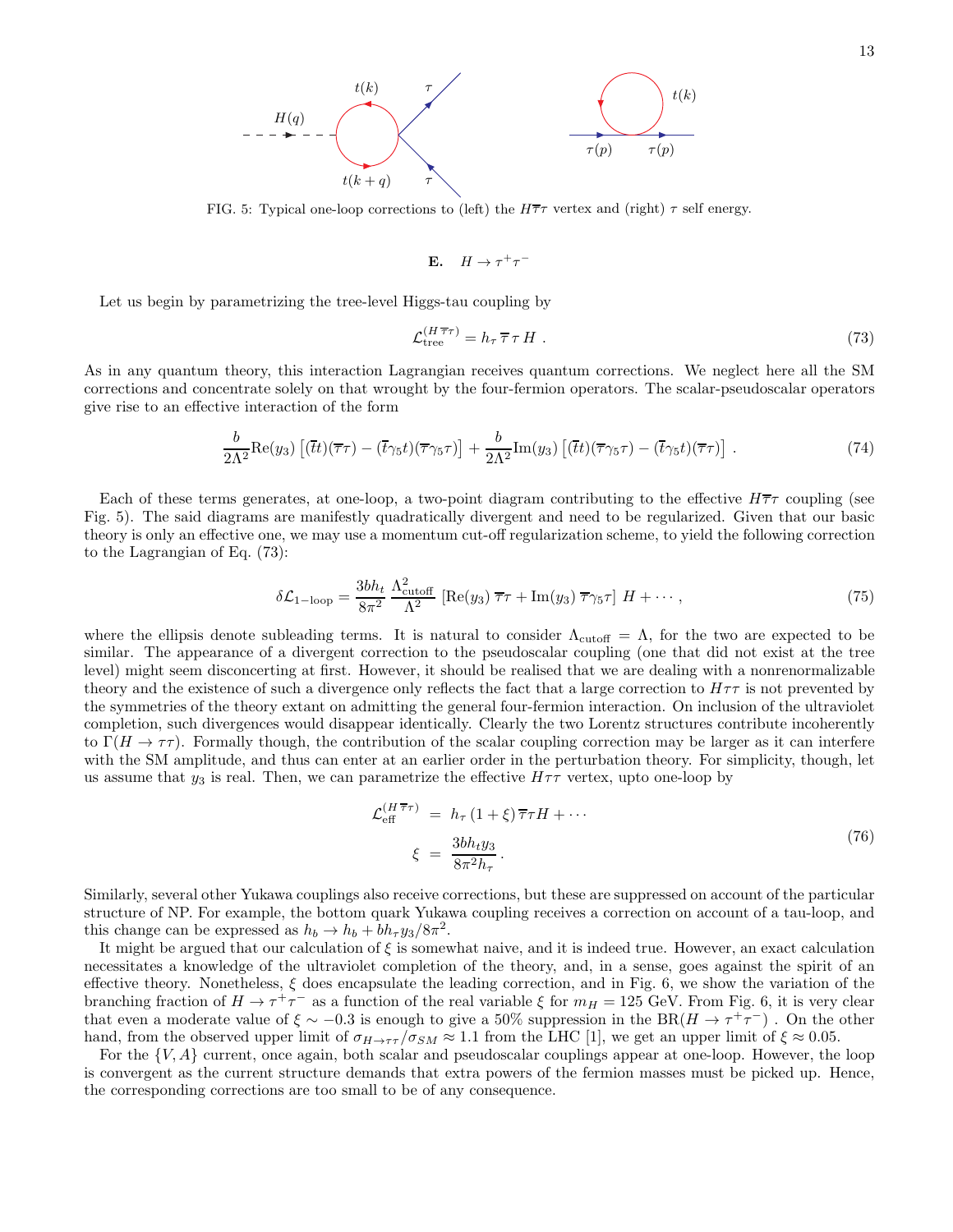

FIG. 6: The  $H \to \tau^+\tau^-$  branching fraction as a function of  $\xi$ , which we take to be real for  $m_H = 125$  GeV. For comparison, we also show the SM branching ratio.

#### F. Anomalous top decays

One might ask whether the new couplings will lead to observable rates for FCNC top decays,  $e.g. t \rightarrow c\tau^+\tau^-$ . Unfortunately though, even if we use values of the couplings  $by_2^*$  (for scalar operators) or  $cy_2^*$  (for vector operators) significantly larger than what we need to explain the anomalies under investigation, the rates for this decay are still much smaller than the LHC sensitivity limits. For example, we might naively use the limit on the branching ratio of  $t \rightarrow cZ$  [31], namely

$$
\text{Br}(t \to cZ) < 0.24\%,\tag{77}
$$

along with the measurement [30] of the decay width of the top

$$
\Gamma_t = 2.00^{+0.47}_{-0.43} \text{ GeV} \tag{78}
$$

to yield the very weak limit of  $\Lambda \gtrsim 0.5 m_t$  when the couplings are only restricted to be perturbative. Furthermore, even the use of Eq.(77) is over-optimistic, for the CMS limits have been derived requiring that the Z-mass can be reconstructed from its decay products. In the current case, this does not apply and the signal to noise ratio is lower than that assumed to obtain Eq.(77). In other words, the actual limit is much weaker than that quoted above.

# V. CONCLUSIONS

In this paper, we have investigated the possible implications of a scenario that involves some new interactions involving the third generation fields. Any model that treats the third generation differently from the first two generations may lead to such a scenario. Without attempting to prescribe an ultraviolet-complete theory, we rather consider an effective theory valid below some cutoff scale  $\Lambda$ , above which the full theory takes over. A possible motivation for such a scenario is the fact that there are excesses over the SM predictions for the charged current B-decays, namely  $B \to D(D^*)\tau\nu$  and  $B^+ \to \tau\nu$ , while the predictions for the processes involving the first two generations of leptons do not show any tension with the data.

In the effective theory, there can be several four-fermion operators involving the third generation fields and several possible choices for the Lorentz structures of the currents. With the Wilson coefficients for tensor operators being severely constrained by the data on radiative decays, we preclude these from our discussions. With Λ being larger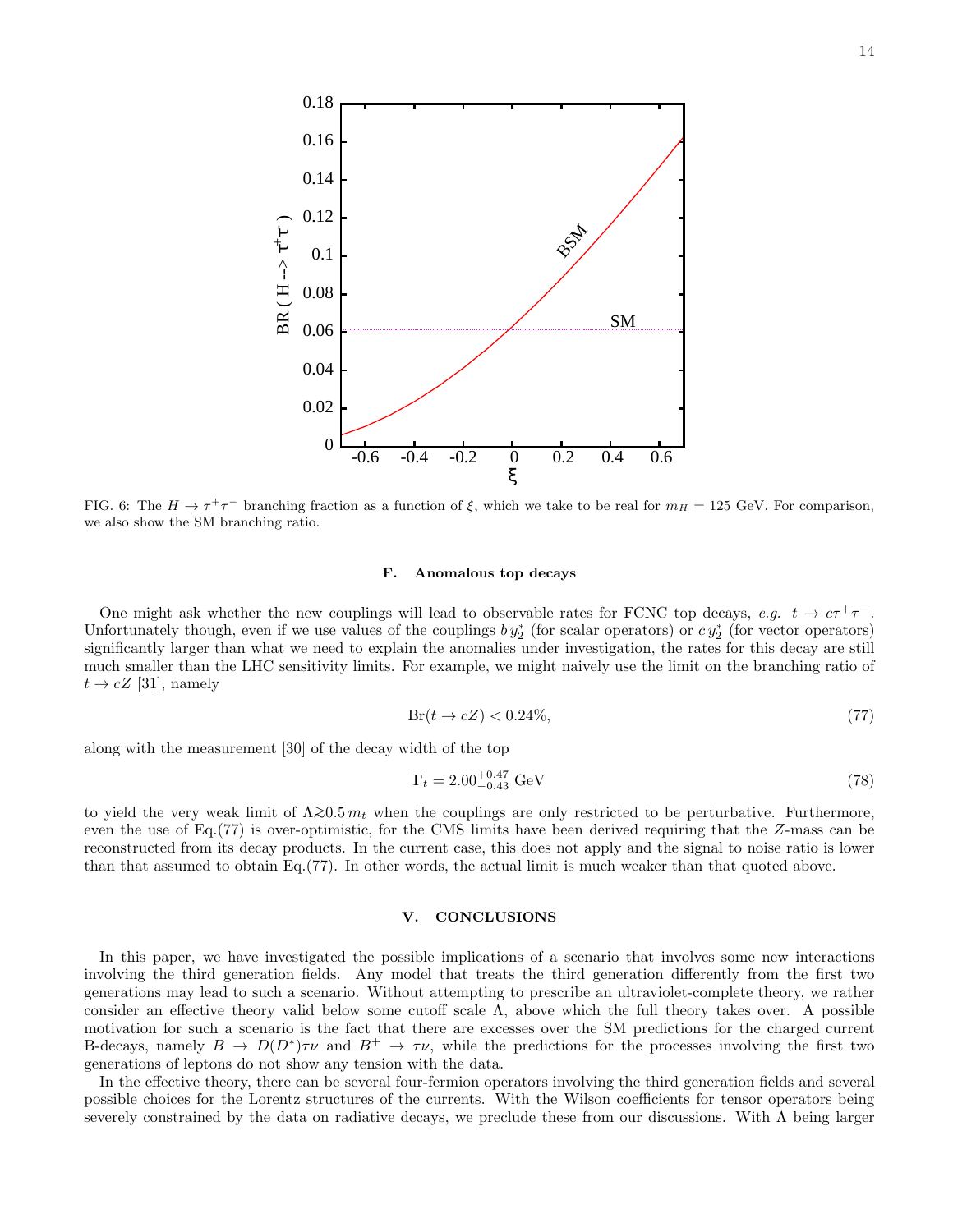than the electroweak scale, it is quite likely that such four-fermion operators in the effective Lagrangian should be written in the weak basis, and for reasons of economy, we consider only one such operator at a time. Rotating the fields to the mass basis generates new operators involving first and second generation quark fields, albeit suppressed by the corresponding entries of the quark mixing matrix.

Once we have a set of such operators, we study their implications on several B-decay observables. In particular, we show that the apparent excesses in the B-decay channels mentioned above can be accommodated satisfactorily in this scenario; complementary observables lead to nontrivial constraints on the model parameters. The vector-axial vector operators successfully explain the excesses in both  $B \to D\tau\nu$  and  $B \to D^*\tau\nu$  channels, apart from leading to a sizable enhancement to the  $B_c \to \tau \nu$  branching ratio as a testable prediction. The scalar-pseudoscalar couplings are not that successful in explaining both the excesses, but there is a definite improvement over the SM predictions. The excess in the channel  $B^+ \to \tau \nu$  can have a satisfactory explanation too, although the tension is no longer worrying.

The operators leading to  $B_d-\overline{B}_d$  and  $B_s-\overline{B}_s$  mixing are more constrained. They have identical Lorentz structures as those discussed before, but with different quark fields and different Wilson coefficients. While these coefficients are constrained from the measured mass differences  $\Delta M_d$  and  $\Delta M_s$ , the restrictions are not strong enough to rule out any observable enhancement in the  $B_s \to \tau^+\tau^-$  channel, which should be investigated more carefully as one of the best windows to new physics. Unfortunately though, the anomalously large dimuon asymmetry receives only a marginal improvement over the SM prediction. One might need other operators to explain this, but it is not easy given the tight constraints from  $\Delta M_s$  measurements.

One thing that still remains unobservably small in this class of models is anomalous top decay, like  $t \to c\tau^+\tau^-$ . The other side of the coin is that if such decays are observed, the new physics must be something different from those described here, as the expectations will be in conflict with the B-decay observables.

It is not yet certain whether there is a deficiency in the  $H \to \tau^+\tau^-$  channel, but at the  $1\sigma$  level, the cross-section is slightly below the SM prediction. While it is too early to say anything about this channel, we would like to point out that the interactions discussed in this paper can potentially modify the predictions for this channel, without disturbing those for other channels. Further data from LHC will be eagerly anticipated.

# Acknowledgments

We acknowledge Swagoto Banerjee for illuminating discussions, and Diptimoy Ghosh for bringing the latest Belle result on  $B \to \tau \nu$  to our notice. The work of AK was supported by CSIR, Government of India, and the DRS programme of the University Grants Commission. Both DC and DKG would like to thank the High Energy Physics Group of ICTP for hospitality where this project was started. DKG would also like to acknowledge the hospitality provided by the University of Helsinki and the Helsinki Institute of Physics where part of this work was done.

- [1] S. Chatrchyan et al. [CMS Collaboration], Phys. Lett. B 716, 30 (2012) [arXiv:1207.7235 [hep-ex]].
- [2] G. Aad et al. [ATLAS Collaboration], Phys. Lett. B 716, 1 (2012) [arXiv:1207.7214 [hep-ex]];
- G. Aad et al. [ATLAS Collaboration], Phys. Rev. D 86, 032003 (2012) [arXiv:1207.0319 [hep-ex]].
- [3] J. P. Lees *et al.* [BaBar Collaboration], Phys. Rev. Lett. **109**, 101802 (2012) [arXiv:1205.5442 [hep-ex]].
- [4] J. Charles *et al.*, Phys. Rev. D  $84$ , 033005 (2011) [arXiv:1106.4041 [hep-ph]]; for latest updates, in particular regarding  $B^+\to\tau^+\nu,$  see the webpage <code>http://ckmfitter.in2p3.fr/www/results/plots\_ichep12/ckm\_res\_ichep12.html</code>
- [5] J. P. Lees et al. [BABAR Collaboration], arXiv:1207.0698 [hep-ex]; I. Adachi et al. [Belle Collaboration], arXiv:1208.4678 [hep-ex].
- [6] V. M. Abazov et al. [D0 Collaboration], Phys. Rev. D 84, 052007 (2011) [arXiv:1106.6308[hep-ex]]; Phys. Rev. D 82, 032001 (2010) [arXiv:1005.2757 [hep-ex]]; Phys. Rev. Lett. 105, 081801 (2010) [arXiv:1007.0395 [hep-ex]].
- [7] A. Dighe, A. Kundu and S. Nandi, Phys. Rev. D 76, 054005 (2007) [arXiv:0705.4547 [hep-ph]].
- [8] A. Dighe, A. Kundu and S. Nandi, Phys. Rev. D 82, 031502 (2010) [arXiv:1005.4051 [hep-ph]].
- [9] C. W. Bauer and N. D. Dunn, Phys. Lett. B 696, 362 (2011) [arXiv:1006.1629 [hep-ph]].
- [10] A. Dighe, D. Ghosh, A. Kundu and S. K. Patra, Phys. Rev. D 84, 056008 (2011) [arXiv:1105.0970 [hep-ph]].
- [11] C. Bobeth and U. Haisch, arXiv:1109.1826 [hep-ph].
- [12] A. Datta, M. Duraisamy and D. Ghosh, Phys. Rev. D 86, 034027 (2012) [arXiv:1206.3760 [hep-ph]].
- [13] A. Dighe and D. Ghosh, Phys. Rev. D 86, 054023 (2012) [arXiv:1207.1324 [hep-ph]].
- [14] U. Nierste, S. Trine and S. Westhoff, Phys. Rev. D 78, 015006 (2008) [arXiv:0801.4938 [hep-ph]]; M. Tanaka and R. Watanabe, Phys. Rev. D 82, 034027 (2010) [arXiv:1005.4306 [hep-ph]]; S. Fajfer, J. F. Kamenik and I. Nisandzic, Phys. Rev. D 85, 094025 (2012) [arXiv:1203.2654 [hep-ph]]; Y. Sakaki and H. Tanaka, arXiv:1205.4908 [hep-ph];